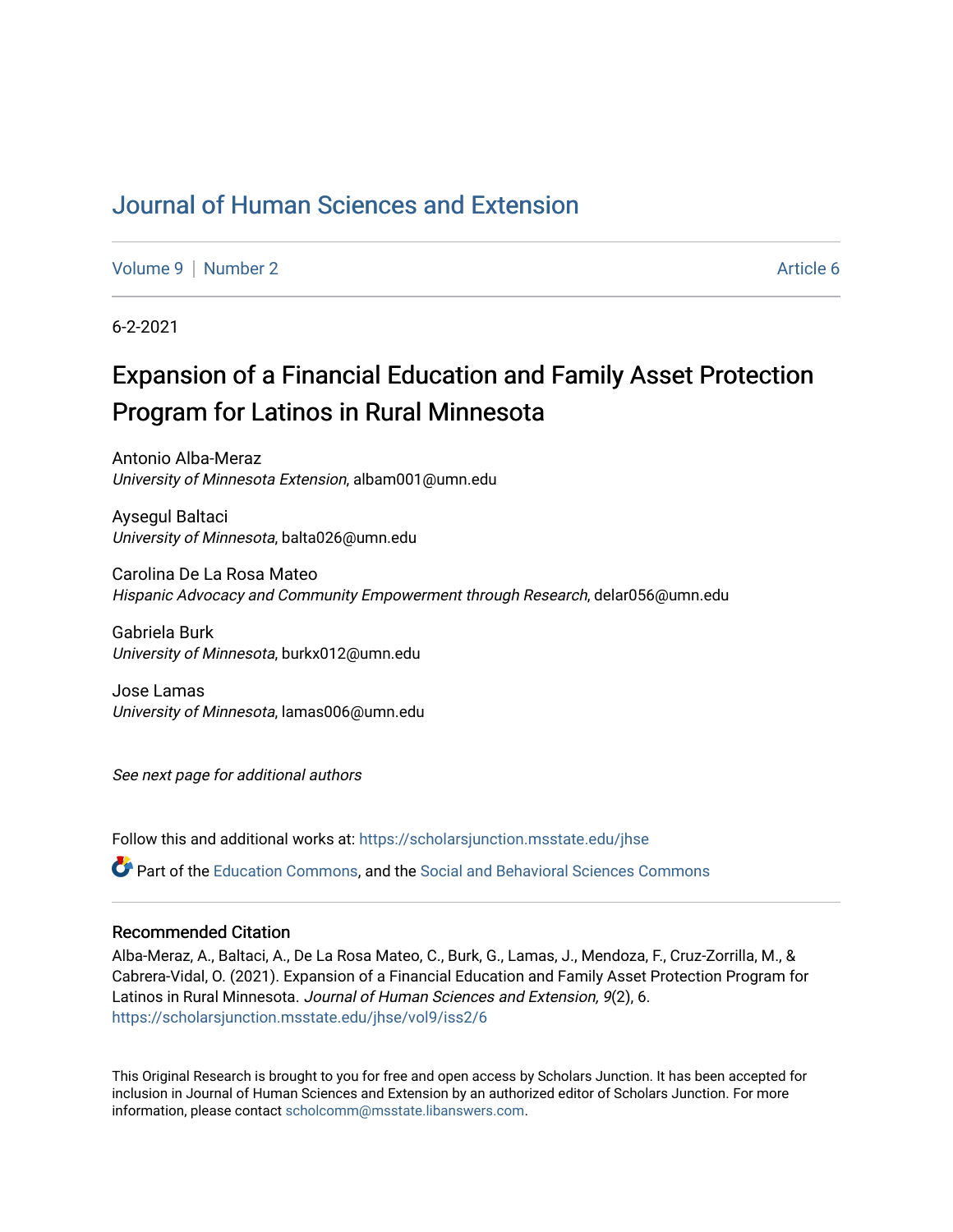## Expansion of a Financial Education and Family Asset Protection Program for Latinos in Rural Minnesota

#### Acknowledgments

These authors acknowledge the contribution of Dr. Joyce Serido, Department of Family Social Science Associate Professor and Extension Specialist at the University of Minnesota; Dr. Emily Becher, Applied Research and Evaluation Specialist for Family Development with the University of Minnesota Extension; Dr. Mary Jo Katras, Program Leader for Family Resiliency with University of Minnesota Extension, Family Development; and Dr. Hyunjun Kim, Research Associate for Family Development with the University of Minnesota Extension.

#### Authors

Antonio Alba-Meraz, Aysegul Baltaci, Carolina De La Rosa Mateo, Gabriela Burk, Jose Lamas, Francisca Mendoza, Monica Cruz-Zorrilla, and Oswaldo Cabrera-Vidal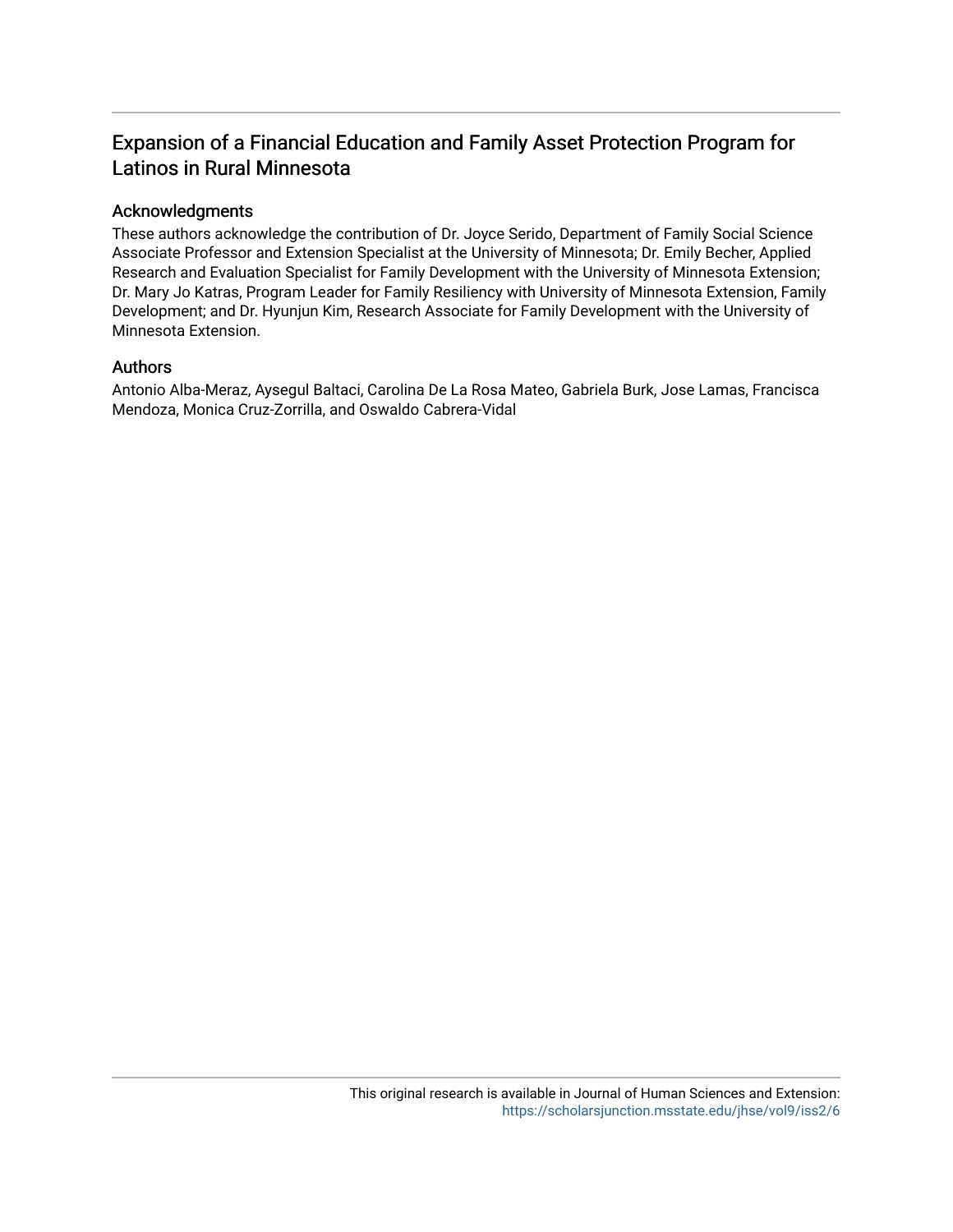# **Expansion of a Financial Education and Family Asset Protection Program for Latinos in Rural Minnesota**

**Antonio Alba-Meraz Aysegul Baltaci**  *University of Minnesota* 

## **Carolina De La Rosa Mateo**

*Hispanic Advocacy and Community Empowerment through Research (HACER)*

**Gabriela Burk Jose Lamas Francisca Mendoza** *University of Minnesota* 

## **Monica Cruz-Zorrilla**

*Hispanic Advocacy and Community Empowerment through Research (HACER)* 

## **Oswaldo Cabrera-Vidal**

*Consulate of Mexico in Saint Paul* 

*The University of Minnesota Extension, in partnership with the Consulate of Mexico in Saint Paul, Minnesota, expanded the Ventanilla de Asesoría Financiera -Financial Education and Family Asset Protection Program to serve families in rural areas. The financial education services were expanded to 25 rural counties in Minnesota during 2017 and 2018. Participants were primarily low-income Latino families of Mexican ancestry. The program consisted of financial literacy education workshops and one-to-one meetings to build and protect participant assets. Participants reported an increase in their confidence in five financial core topics. Conditions for the success of this program were (a) the existing trusted and respectful relationships between the educators and participants and supportive community partners; (b) a family-based educational approach; (c) a team of bilingual, bicultural educators; and (d) culturally adapted and relevant Spanish language educational resources.* 

*Keywords:* Latinos, Latinas, Hispanics, Mexican Americans, financial literacy, financial capability, adult education, immigrants

Direct correspondence to Antonio Alba-Meraz at albam001@umn.edu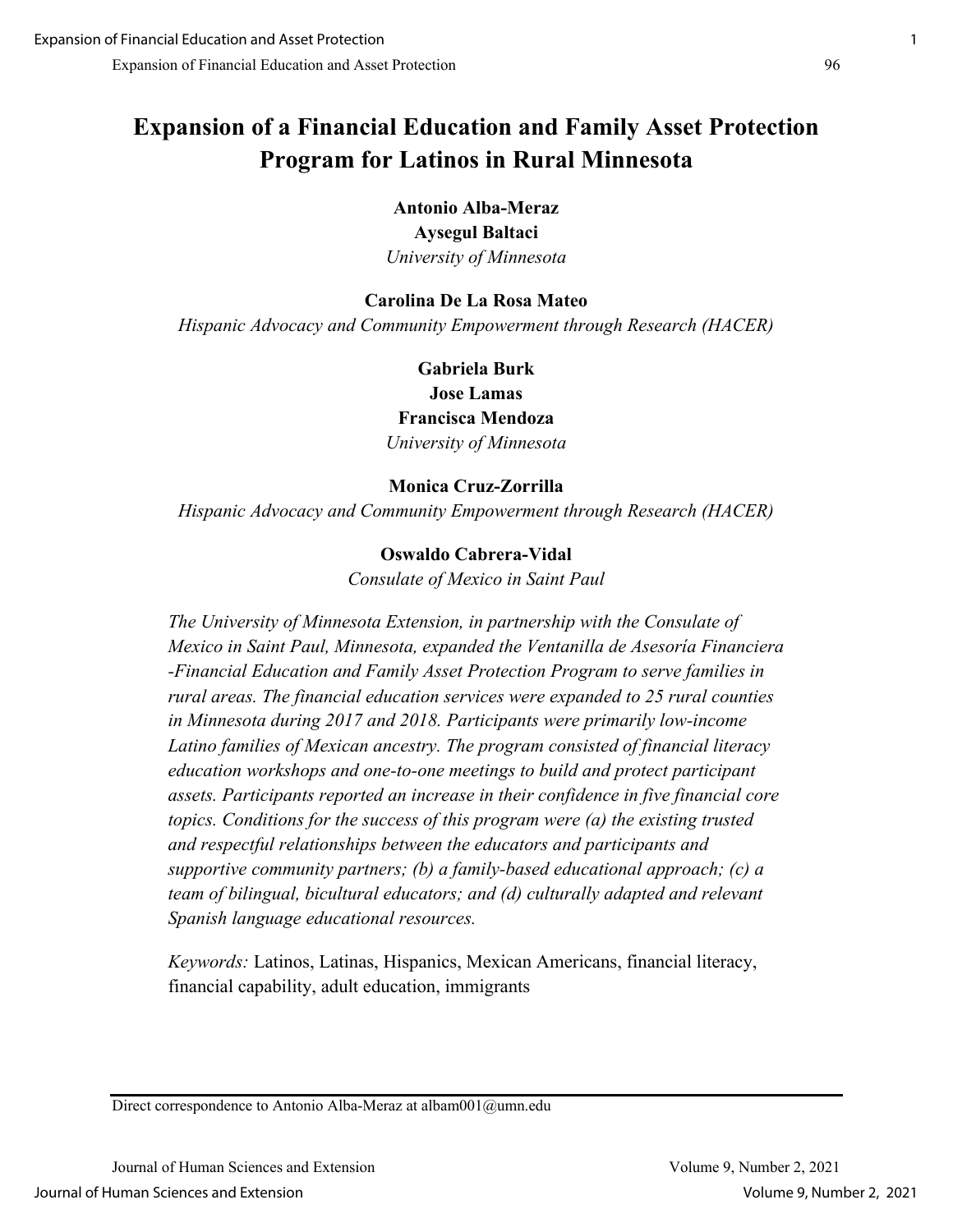## **Introduction**

The Latino community is one of the fastest-growing populations in the United States, currently with 18.1% of the total population (U.S. Census Bureau, 2018). In Minnesota, one in 20 residents identify themselves as Latino, and most of them are U.S. citizens (Hartzler, 2014). The largest group of immigrants to Minnesota are from Mexico (Minnesota Issues Resource Guides Immigrants in Minnesota, 2017). A primary reason many Latinos from Mexico move to the United States is to work and save money to support their families in the United States and their relatives in Mexico (Danes et al., 2016; Farner et al., 2005). Because of this, there is a strong interest among this community to learn financial management skills, creating a need among adult educators for culturally appropriate materials (Farner et al., 2005).

González-Corzo (2015) found that Latinos have lower levels of financial asset ownership due to lower incomes and social, cultural, and experiential barriers. Immigrant Latinos are particularly at risk of experiencing increased levels of poverty than Latinos born in the United States (Vesely et al., 2015). Robles (2014) described how financial education could bridge some of these disparities for immigrant Latinos by helping participants engage in "resilient behaviors that reflect making ends meet, planning for both the present and the future and asset building connected to economic mobility aspirations (short-run and long-run goal setting) and entrepreneurial activities" (p. 59). In turn, the practice of these financial capability behaviors over time can improve individual and family financial well-being.

The Consulate of Mexico plays an essential role in the livelihood and integration of Mexican immigrants in Minnesota, with 72% of the Latino population in Minnesota of Mexican origin (Pew Research Center, 2014). The Consulate of Mexico supports Mexican nationals by providing documents, services, and assistance, as well as promoting and strengthening political, economic, cultural, and educational ties between Mexico and different actors in the region (Cruz-Zorrilla, 2017). The Consulate also has social programs in the areas of health, education, and financial literacy, and over 22,000 individuals attend these events annually (Cruz-Zorrilla, 2017).

## **Purpose and Primary Objective of the Study**

The purpose of this study was to assess the effectiveness of the *Financial Education and Family Asset Protection* program offered in rural Minnesota counties. The program's primary objective was to expand the financial education and family asset protection service provided by the Consulate of Mexico to rural Minnesota counties. Research questions were

- Was the University of Minnesota Extension Latino Financial Literacy program successful in expanding financial education to rural Minnesota?
- Did participants' knowledge and skills about budget, banking, credit, financial aid for education, and organizing important papers improve from before the program to after the program?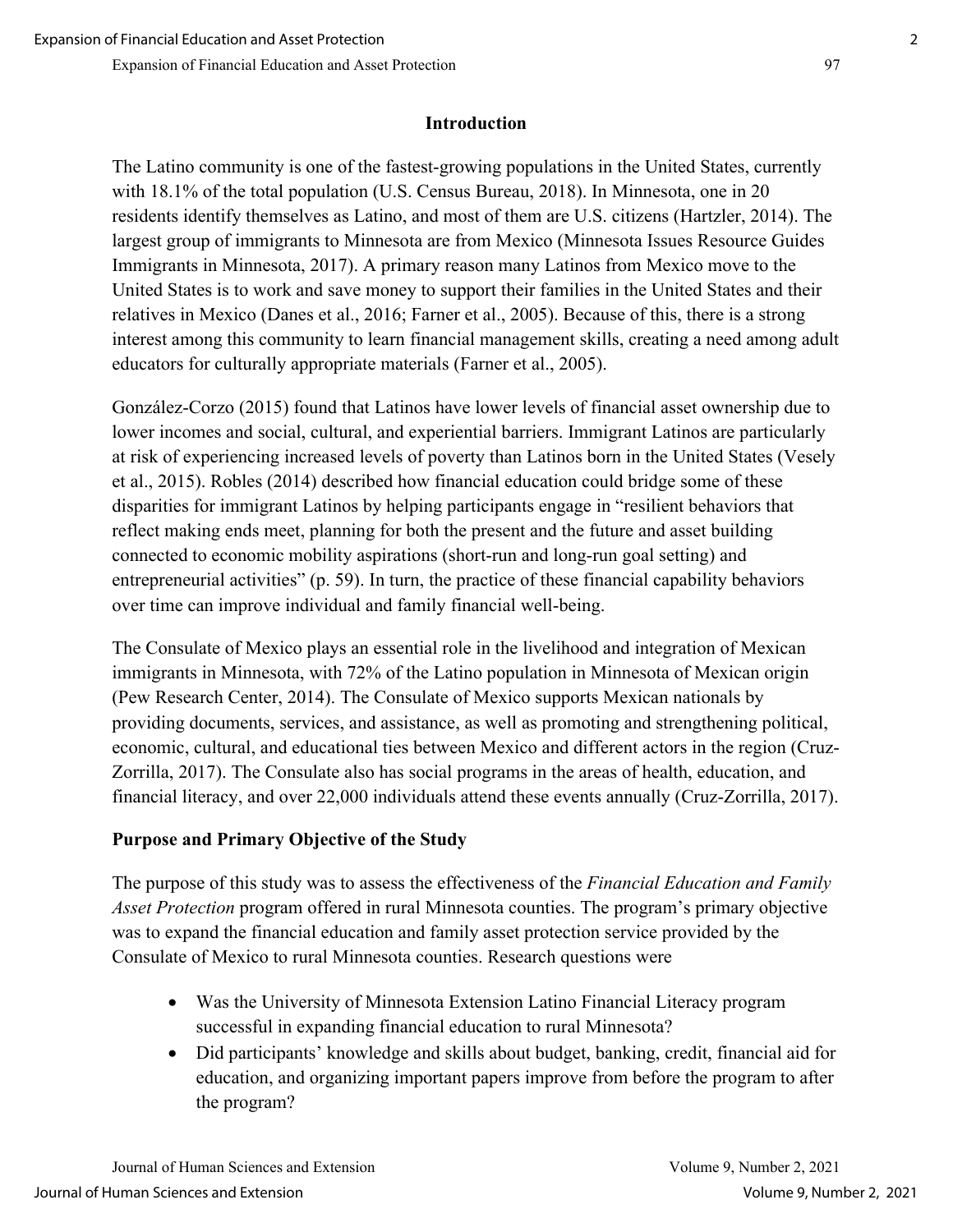## **Methods and Materials**

## **Audience**

The target audience for the Financial Education and Family Asset Protection Program were low to moderate-income Latinos of Mexican ancestry living in rural Minnesota.

## **Consulate-University Partnership**

The Consulate of Mexico is located in the metropolitan area of Saint Paul. The rural areas of the state access consular services only through Mobile Consulate Events on certain days and times, traveling from their homes to the metro area, and through various ad-hoc outreach activities. In 2017 and 2018, the Consulate of Mexico signed Memoranda of Understanding (MOU) with the University of Minnesota Extension to collaborate in the implementation of a Financial Education and Family Asset Protection program for Latino communities living in rural areas of Minnesota, as part of the Mexican Government's and Institute of Mexicans Abroad *Ventanilla de Asesoría Financiera* (Financial Reference Center) initiative. Through this partnership, the Mexican Consulate and the University had the opportunity to advance their shared goal of financial empowerment of the Latino community living in rural areas.

## **University of Minnesota Extension Financial Education Team**

In 2003, the University of Minnesota Extension created a team that provided customized education for Latinos who immigrated from Latin-America and particularly from Mexico. Since then, the University of Minnesota Extension Latino Financial Literacy Team (LFLT) of educators has delivered workshops and one-to-one sessions to Latinos in urban and rural areas of Minnesota (University of Minnesota Extension, 2018b). The LFLT's program was grounded in the development of trusting personal relationships with individuals, families, and community partners. Since 2003, the team has built an extensive network of trust-based partnerships throughout rural Minnesota as a platform to deliver financial literacy/capability community education. The LFLT engaged with community partners for the delivery of the Financial Education and Family Asset Protection Program. Those partners included

- community-based organizations;
- K-12 schools;
- adult basic education with EEL/ESL classes;
- Catholic and other Christian churches;
- community leaders;
- county Extension offices;
- nutrition educators;
- libraries:
- community education centers;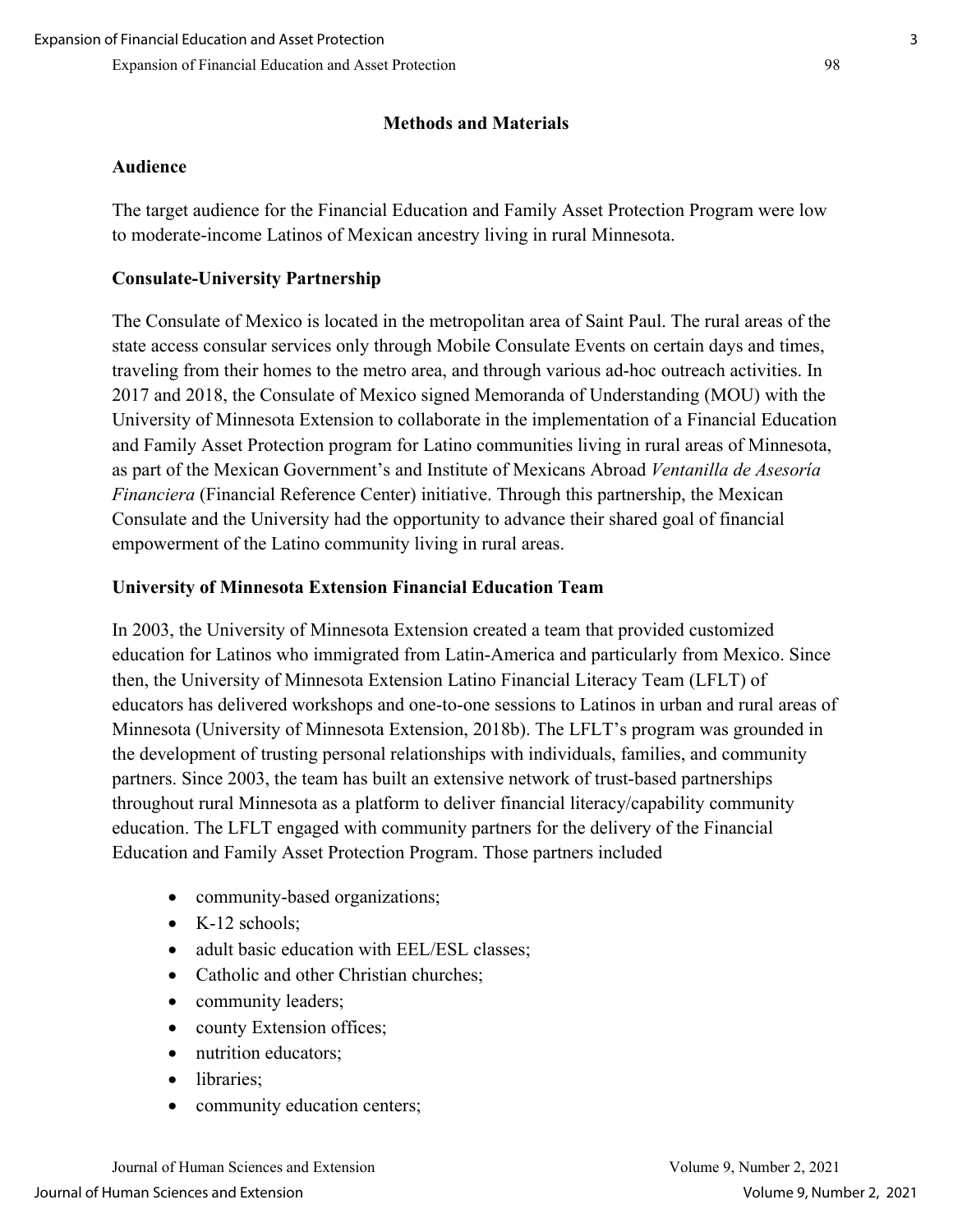- a community college; and
- a farm migrant camp.

## **Curriculum Development**

The financial education workshops were based on the adult education model from Knowles (1980) and the dialogical philosophy of Freire (2000). These financial workshops were intended to improve individual and family well-being, with a focus on areas identified as crucial for the success of Latino families (Danes et al., 2016).

A needs assessment was a critical part of the program development process as low-income Latinos who primarily spoke Spanish (most of our program participants) might have different financial and educational needs than other groups (Delgadillo, 2003). A key curriculum component that emerged from the needs assessment process was information on organizing and keeping important documents safe (a popular workshop that accounted for 37% of total workshops) in response to the real and/or perceived fear of risk to family stability. This reflected the data that "a majority of Hispanics in the United States (55%), regardless of legal status, said they worry "a lot" or "some" that they, a family member or a close friend could be deported, up from 47% who said the same in 2017" as reported by Pew Research Center (2018).

In addition to identifying the educational needs of the participants, community partners' input was critical to the program planning process to teach one or more specific topics from the lesson plans for their clientele. This was consistent with Garst and McCawley (2015), who indicated that information provided by stakeholders was useful to identify relevant needs and find or design potential alternative education programs, products, or services.

An Extension educator from the LFLT worked with the Consulate of Mexico to develop the financial education lesson plans. In 2017, the team started with three workshops on the topics of credit, budget, and banking. The Consulate staff specifically suggested the banking workshop due to the many Minnesotans (19.1%) who were both unbanked and underbanked (Federal Deposit Insurance Corporation, 2017). The Consulate provided some materials currently used in their financial literacy education, which included primary written materials from Mexico. In addition to these materials, two research-based curricula were incorporated: Dollar Works2 (University of Minnesota Extension, 2018a), an educational program to teach the ABC's of Economic Literacy and Open Doors with Higher Education (University of Minnesota Extension, 2018c), a curriculum to help parents and caregivers make informed decisions about postsecondary education.

The LFLT educators added consumer financial protection and ways to cope with debt to reinforce the main topics. Resources to teach these additional topics included handouts about credit, consumer protection, and debt management from the Federal Trade Commission (FTC), Consumer Financial Protection Bureau (CFPB), and the Federal Reserve Board.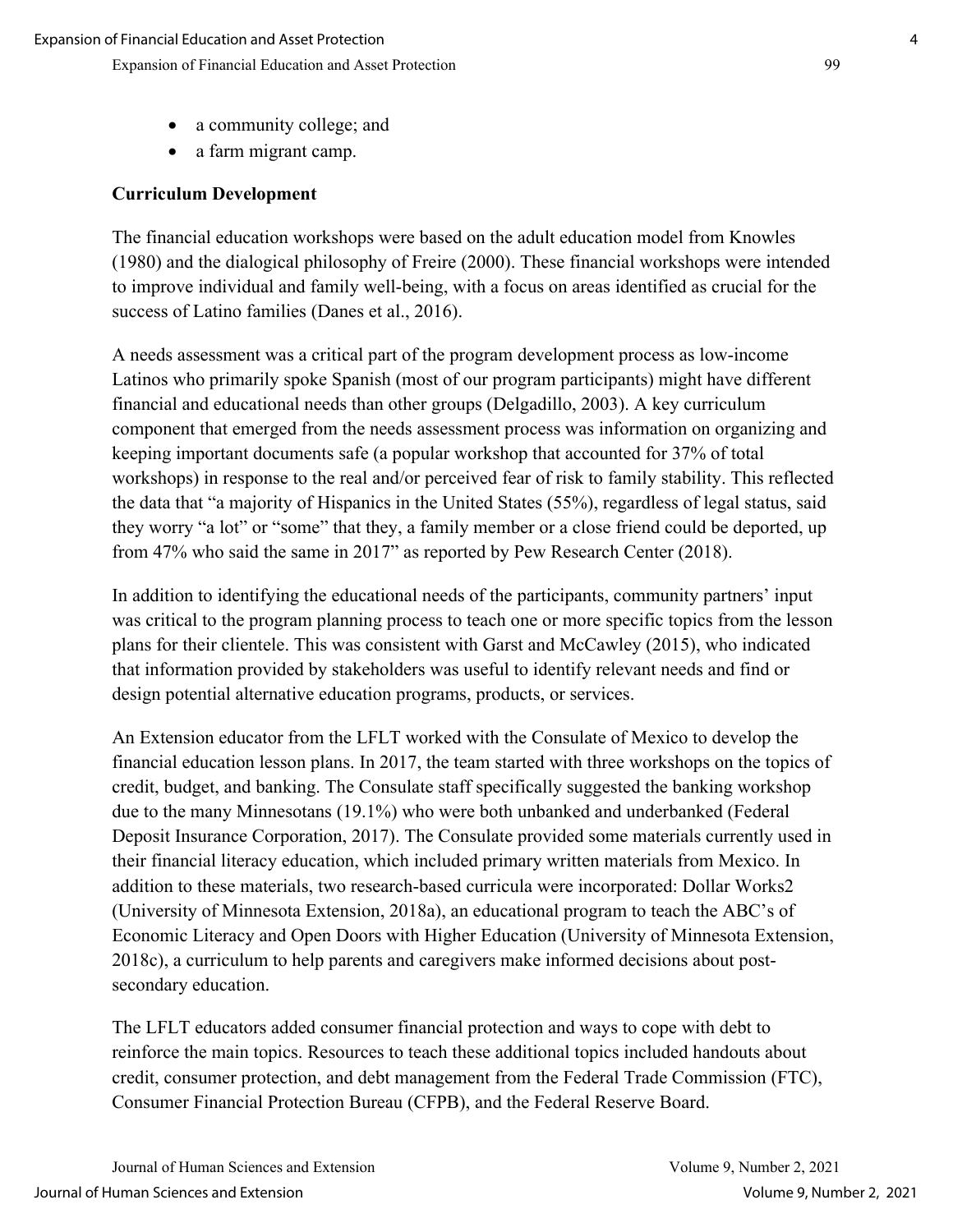In addition to the three topics offered in 2017, paying for post-secondary education workshops was added in 2018 (based on a unit of the Open Doors with Higher Education curriculum). Before the University's partnership with the Consulate of Mexico, the LFLT heard from participants about increased concern about in two primary areas:

- What can I do to prepare for a sudden absence?
- If I'm suddenly gone, what happens to my assets and my checking accounts?
- What can I do to prepare for a sudden departure?

In response to these concerns, in addition to current education being delivered, the LFLT identified a crucial need to address financial asset ownership of Latinos living in Minnesota. Thus, in 2018, the team developed a new workshop titled, Organizing Important Documents (Papers).

Each of the five workshops included a brief presentation about managing debt, consumer protection, and where to find community resources. Moreover, in the workshops, written resources were available about managing finances in Mexico for those who might need/want to go back to Mexico. Three of the core topics, budgeting, saving, and using credit, were included to align as much as possible with the National Standards for Financial Literacy, as suggested by Bosshardt and Walstad (2014). Consumer Protection (identity protection) was another standard presented as a micro topic, along with the primary core curriculum.

The LFLT educators presented the workshops in a two-hour face-to-face session. Face-to-face workshops were important because, in general and in the experience of the LFLT, Latinos value face-to-face communication over other venues such as webinars (Warrix & Bocanegra, 1998). As a complement to the in-group training, the LFLT educators provided one-to-one sessions at the end of the sessions along with check-ins in person, by phone, by text, by email, or a combination. Most workshops were delivered in the evening to accommodate participants' work schedules. LFLT educators adapted to the needs of their community by being flexible about when and where programming was delivered. Incentives such as money or gift certificates were not provided to participants; however, meals were provided instead of economic incentives. Ethnically appropriate meals were provided and were appreciated as an important Latino culture construct. For participants, this meant you are welcome and help to create connections (Sprow, 2012). The meals were also important because some people came to the training directly after work or went to work after the training.

## **Training of University's Educators**

Before delivering the financial workshops in rural areas, the Consulate provided two two-hour workshops to the LFLT Educators. The training included a dialog based on the services and financial information that the Consulate provides to Mexican Nationals, including opening bank accounts in Mexico, sending remittances, retirement savings plans, and transfer of assets in case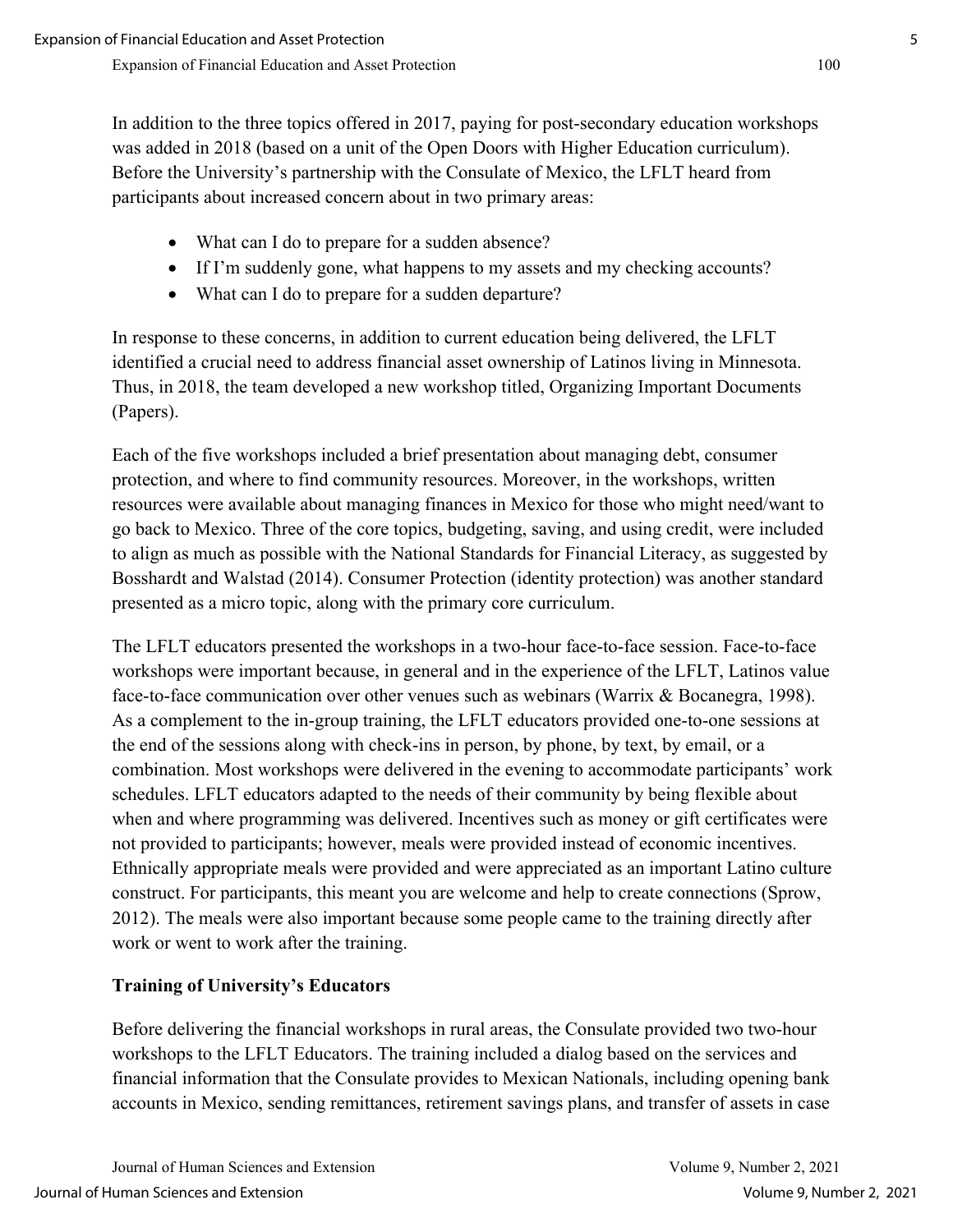of repatriation. After these workshops, internal training with the team staff was held to integrate the program's lesson plans, logistics, and expected outcomes.

#### **Program Promotion**

The LFLT, the Consulate of Mexico, and other community partners promoted the workshops to their clientele and during their other community sessions. Primary recruitment was through existing relationships with community leaders, word of mouth through previous participants, posted flyers in Latino frequented businesses, Facebook, email, text, in-person invitations during community meetings, as well as announcements on a live Spanish language radio show. In addition, the Consulate spread the word by posting information about the workshops on its website, using flyers and its newsletter, and allowing Extension staff to have booths at their mobile consulates as well as provided opportunities for onsite workshops and one-to-ones.

#### **Incentives**

Participation was free of charge, in Spanish, and included both the class, the education materials, other necessary supplies, and a meal during the workshop. In addition to these incentives, in the Important Documents Workshops' participants received an expanding file with 13 pockets to store their important documents.

#### **Program Evaluation**

Each workshop included a pre-and post-session evaluation. Many participants were not familiar with surveys with scales, so the educators read aloud the questions, described the options, and sometimes explained the meaning of the options to help participants understand the questions. The LFLT educators and a team of supporting evaluators worked together to develop pre- and post-surveys for each topic in Spanish and English. The pre- and post-surveys for the Financial Education and Family Asset Protection Program were based on Berry and Sloper's (2016) National Endowment for Financial Education report. They suggested that the objectives of financial education included

- a hierarchy of four objectives, such as satisfaction with the program;
- improvement of financial knowledge, aspirations, skills, and attitudes;
- participant's action as behavior change; and
- planned results or improved social condition of the participants.

Each participant signed an attendance sheet and received a paper copy of the pre-survey in Spanish language at the beginning and a paper copy post-survey in Spanish language at the end of each workshop. Only the pre-survey had the demographic questions (e.g., gender; age; race/ethnicity; work status; country of origin; receipt of disability assistance, food support, or both). Each workshop also used pre- and post-surveys to measure participants' confidence level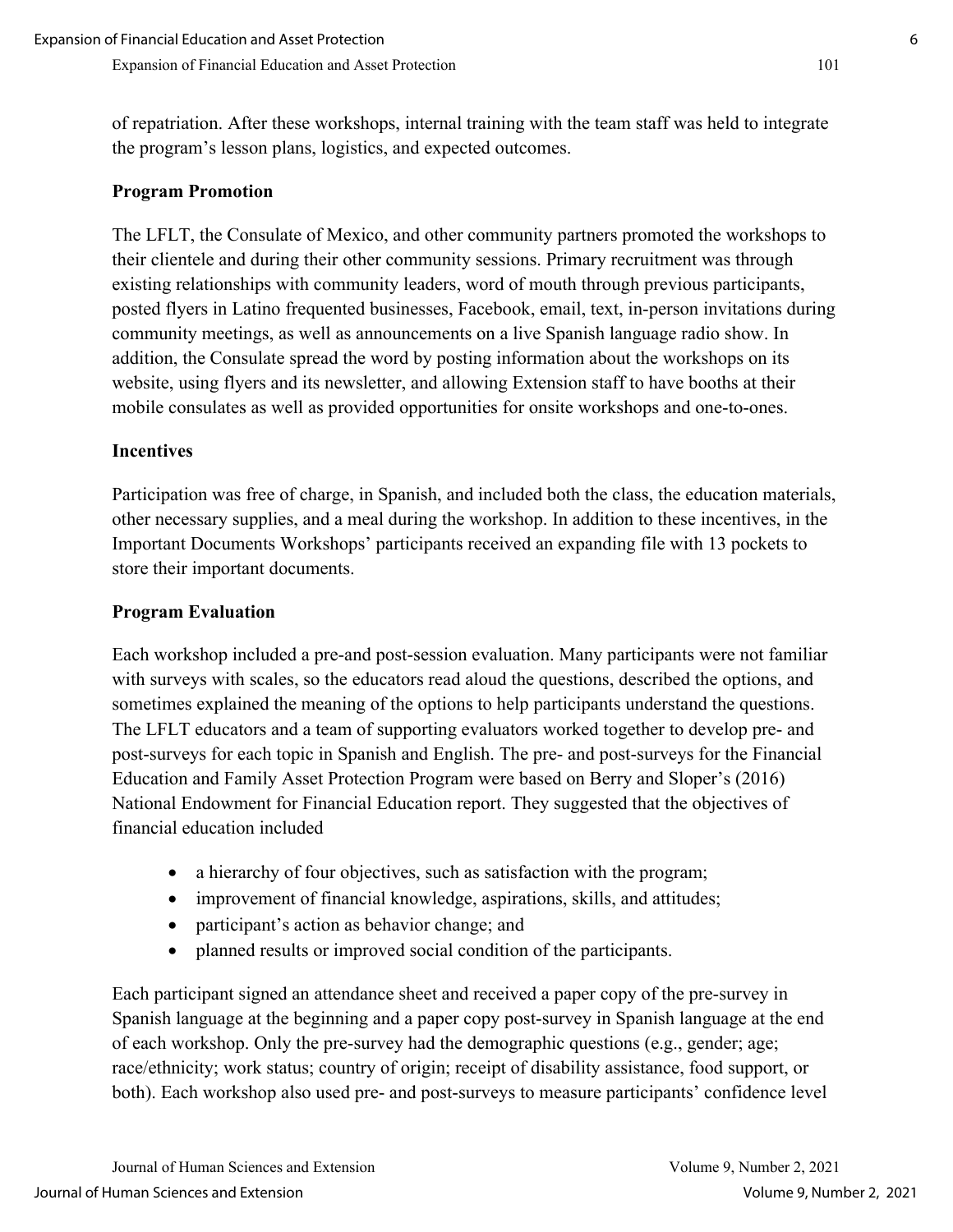on each subtopic in that particular workshop. These questions are listed in Tables 2 through 4. Answers to these questions were based on a four-point Likert scale with choices of *Not at all* = 1, *A little* = 2, *Somewhat* = 3, and *Completely* = 4. Workshop surveys were reviewed for face validity by the content experts who developed the surveys. In addition, the survey items of Credit 2017 ( $\alpha$  = .89), Budget 2017 ( $\alpha$  = .80), Credit 2018 ( $\alpha$  = .87), Budget 2018 ( $\alpha$  = .88), Banking 2018 ( $\alpha$  = .74), Financial Aid 2018 ( $\alpha$  = 0.83), and Important Documents 2018 ( $\alpha$  = .80) Workshops showed adequate internal consistency based on Cronbach  $\alpha$  coefficients  $> 0.7$ .

After data collection, the LFLT translated pre- and post-survey responses into English for data analysis. The data were then entered into Qualtrics (an online survey tool) by Extension staff. Statistical analysis was performed using R software v 3.6.1 (R Core Team, 2019). Frequencies (*n*) and percentages were used to document demographics. Percentages, means, and standard deviations between pre- and post-data were used to identify patterns of change. Wilcoxon signed-rank tests were used to analyze the mean changes between pre- and post-evaluation to examine whether there was a statistically significant change in participants' confidence level after a particular workshop. A *p*-value < 0.05 was considered statistically significant.

Attendance sheets were used to calculate the number of people who attended the workshops for administrative procedures. Final reports were submitted to the Consulate of Mexico and the University as the service provider. Infographics that summarized the program and the results were submitted to the Consulate of Mexico, the University, and all community partners.

#### **Results**

## **Demographic Characteristics of Participants**

From 2017 to 2018, 66 two-hour workshops and 159 one-to-one sessions were conducted in 25 rural Minnesota counties in various settings (e.g., schools, churches, community rooms, county meeting rooms, churches, libraries, one community college, farm migrant camp). A total of 993 Latino participants attended the Financial Education and Family Asset Protection Program:

- 2017:
	- o 241 Latino participants in 20 workshops (184 completed matched evaluations).
	- o 16 participants in 16 one-to-one sessions.
- 2018:
	- o 593 Latino participants in 46 workshops (364 completed matched evaluations).
	- o 143 participants in 143 one-to-one sessions.

Table 1 describes the demographic characteristics of the Financial Literacy Program survey respondents who completed both pre- and post-surveys for each workshop topic of the program in 2017 and 2018. In general, most participants came from Mexico, were female, worked full time, and were between 26-64 years old.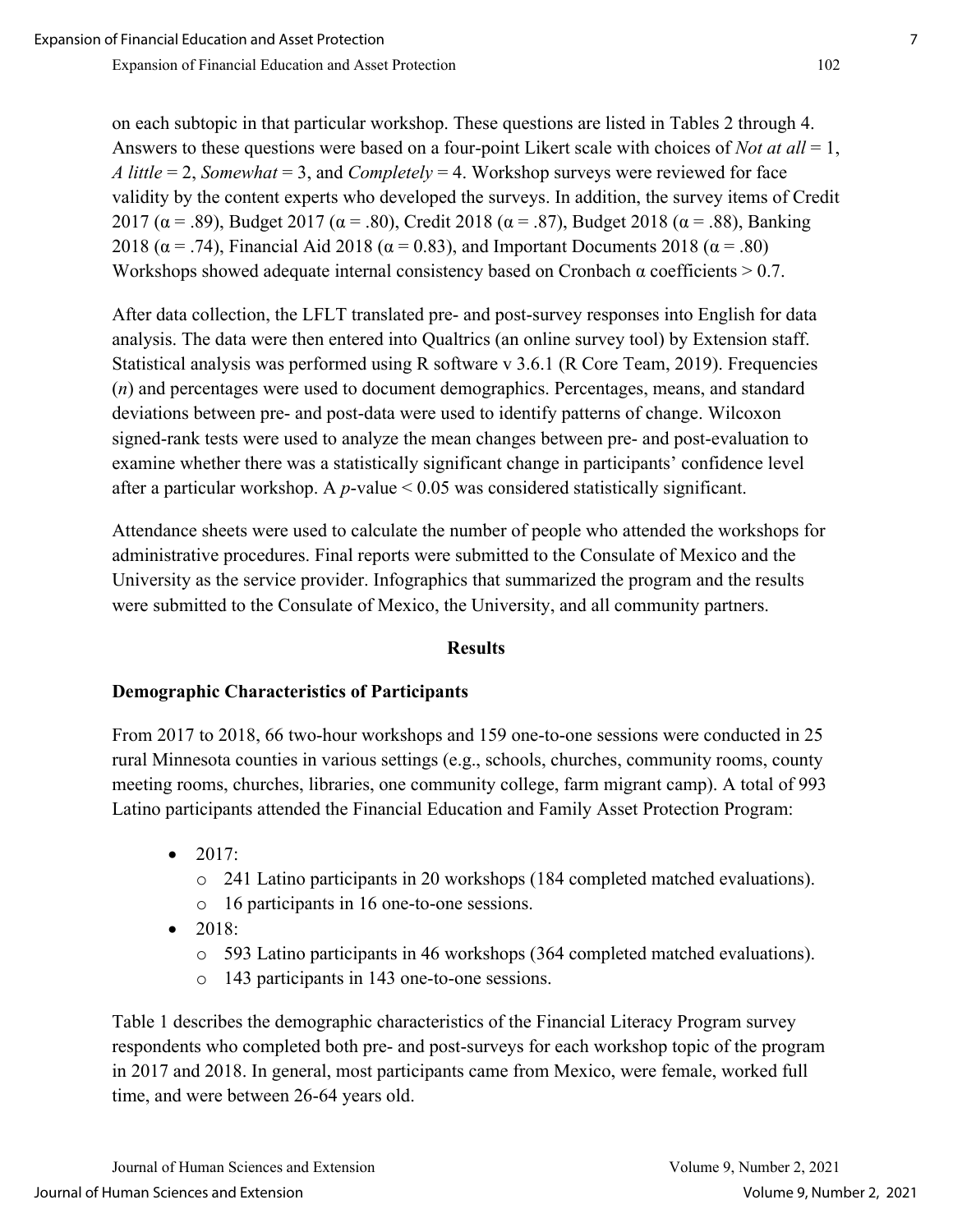|                            |                                                                    |               | 2017          |                | 2018                                     |                            |               |               |  |  |
|----------------------------|--------------------------------------------------------------------|---------------|---------------|----------------|------------------------------------------|----------------------------|---------------|---------------|--|--|
| <b>Demographics</b>        |                                                                    | <b>Budget</b> | <b>Credit</b> | <b>Banking</b> | Financial<br>Aid for<br><b>Education</b> | Important<br><b>Papers</b> | <b>Budget</b> | <b>Credit</b> |  |  |
| Total participants, n      |                                                                    | 28            | 156           | 114            | 26                                       | 145                        | 36            | 44            |  |  |
| Gender, $n$ $(\%)$         | Male                                                               | 5(18%)        | 45 (29%)      | 29(26%)        | $10(40\%)$                               | 30(21%)                    | 15(44%)       | 7(16%)        |  |  |
|                            | Female                                                             | 23 (82)       | 108 (71%)     | 83 (74%)       | $15(60\%)$                               | 112 (79%)                  | $19(56\%)$    | 36 (84%)      |  |  |
| Age, $n$ (%)               | Under 18                                                           | 1(4%)         | 7(5%)         | 3(3%)          | 1(4%)                                    | 4(3%)                      | 2(6%)         | $0(0\%)$      |  |  |
|                            | 19-25                                                              | 4(14%)        | 17(11%)       | 8(7%)          | 1(4%)                                    | $14(10\%)$                 | 2(6%)         | 3(7%)         |  |  |
|                            | 26-40                                                              | 16(57%)       | 46 (31%)      | 28 (25%)       | $10(40\%)$                               | 43 (31%)                   | 16(47%)       | 18 (42%)      |  |  |
|                            | $41 - 64$                                                          | 7(25%)        | 72 (48%)      | 59 (54%)       | 12(48%)                                  | 69 (49%)                   | 11(32%)       | 21 (49%)      |  |  |
|                            | 65 and over                                                        | $0(0\%)$      | 7(5%)         | 12(11%)        | 1(4%)                                    | 10(7%)                     | 3(9%)         | $1(2\%)$      |  |  |
| Work status, $n$ (%)       | Working full-time                                                  | 10(37%)       | 76 (52%)      | 44 (41%)       | $11(46\%)$                               | 71 (53%)                   | 18 (58%)      | 21(52%)       |  |  |
|                            | Working part-time                                                  | 6(22%)        | 20(14%)       | 14(13%)        | 5(21%)                                   | $13(10\%)$                 | 6(19%)        | 6(15%)        |  |  |
|                            | Not working for pay;<br>by choice                                  | 6(22%)        | 20(14%)       | 11 $(11\%)$    | $0(0\%)$                                 | $15(11\%)$                 | 1(3%)         | 5(13%)        |  |  |
|                            | Not working for pay;<br>not by choice                              | 4(15%)        | $17(11\%)$    | 10(9%)         | 1(4%)                                    | $18(14\%)$                 | 1(3%)         | 2(5%)         |  |  |
|                            | Retired                                                            | $0(0\%)$      | 3(2%)         | $10(9\%)$      | 1(4%)                                    | 5(4%)                      | 1(3%)         | $1(2\%)$      |  |  |
|                            | Other <sup>2</sup>                                                 | 1(4%)         | 11(7%)        | 18 (17%)       | 6(25%)                                   | 11(8%)                     | 4(13%)        | 5(13%)        |  |  |
| Country of origin, $n$ (%) | Mexico                                                             | 16(57%)       | 112(74%)      | 86 (76%)       | 18 (72%)                                 | 101(73%)                   | 22(61%)       | 32 (78%)      |  |  |
|                            | United States <sup>3</sup>                                         | $5(11\%)$     | $15(10\%)$    | 9(8%)          | 5(20%)                                   | 19(14%)                    | 9(25%)        | 3(7%)         |  |  |
|                            | Other Latin<br>Countries/Latin-<br>American Countries <sup>4</sup> | 7(32%)        | 25(16%)       | $18(16\%)$     | 2(8%)                                    | 18(13%)                    | 5(14%)        | 6(15%)        |  |  |

## *Table 1. Demographic Characteristics of Latino Financial Literacy Program Surveys Respondents<sup>1</sup>*

1. Some numbers may not add up to the total participant number due to missing data.

2. Other work status included the unemployed, housemaker, student, disabled, babysitter, and seasonal worker.

3. The United States included Puerto Rico.

4. Other Latin American Countries included Argentina, Colombia, Cuba, El Salvador, Guatemala, Honduras, Peru, Dominican Republic, Uruguay, and Chile, while Latin Country was Spain.

Journal of Human Sciences and Extension

103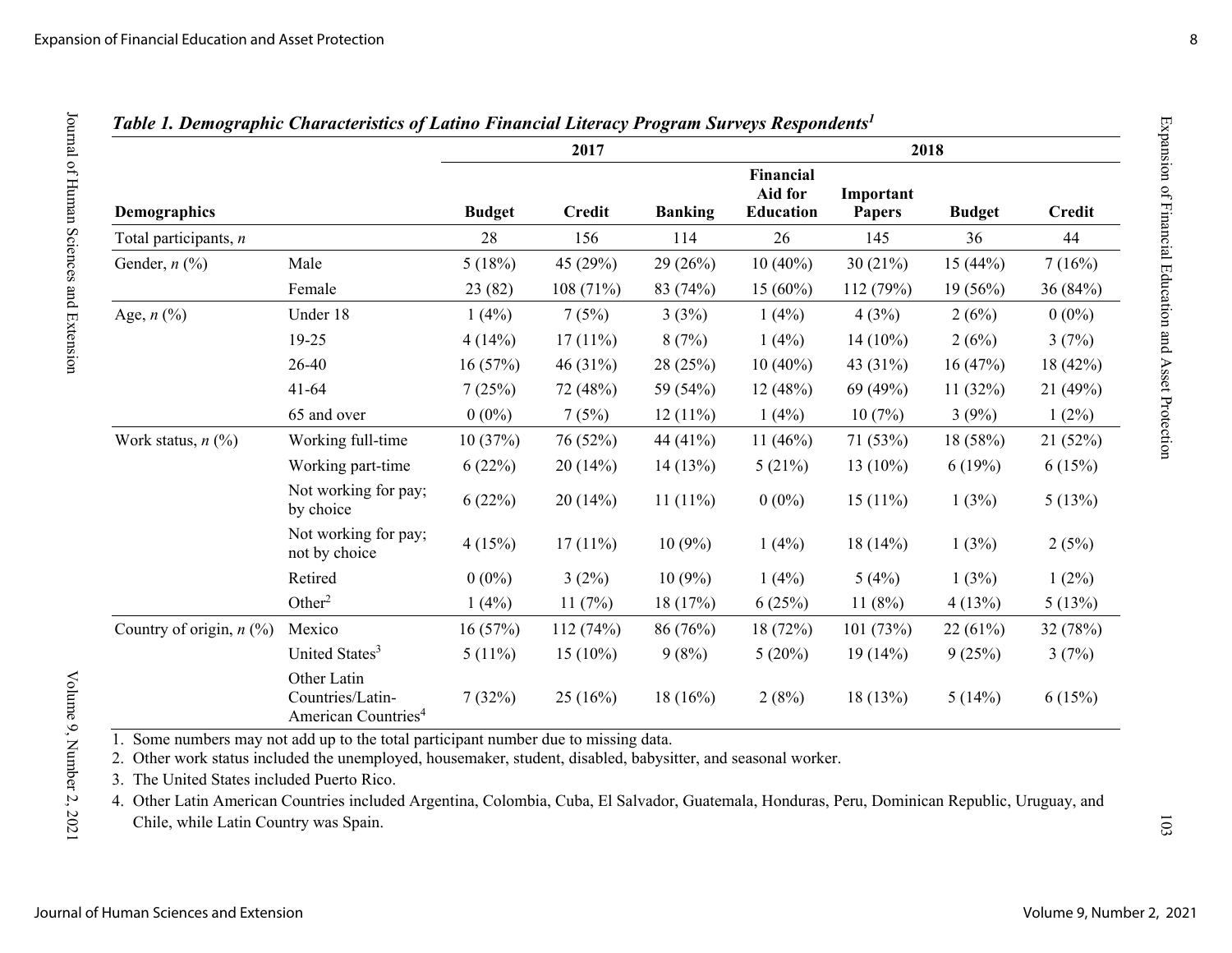## **Evaluation**

**2017 Budget Workshops.** A total of 28 matched surveys were collected from these workshops. As is shown in Table 2, the mean differences for participants' confidence level on all Budget subtopics were statistically significant (*p* < 0.05).

**2018 Budget Workshops.** A total of 36 matched surveys were collected from these workshops. The mean changes of participants' confidence between pre- and post-survey for all subtopics of the Budget workshop were statistically significant (*p* < 0.05) (Table 2).

|                                                                                     | <b>BUDGET 2017</b> |          |          |                 |               | <b>BUDGET 2018</b> |          |                  |  |  |  |
|-------------------------------------------------------------------------------------|--------------------|----------|----------|-----------------|---------------|--------------------|----------|------------------|--|--|--|
|                                                                                     |                    | M(SD)    | M(SD)    |                 |               | M(SD)              | M(SD)    |                  |  |  |  |
| How confident are you/do you                                                        | $\%$               | for pre  | for post | <i>p</i> -value | $\frac{0}{0}$ | for pre            | for post | <i>p</i> -value  |  |  |  |
| With the procedures to save and protect your personal<br>or family economic assets? | 65.5               | 2.8(0.9) | 3.7(0.5) | ${}_{0.05}$     | 47.2          | 2.7(1.0)           | 3.1(0.8) | ${}_{0.05}$      |  |  |  |
| About how to identify scams and frauds and where you<br>can find help?              | 79.3               | 2.2(1.0) | 3.4(0.8) | ${}_{0.001}$    | 55.6          | 2.5(0.8)           | 3.2(0.9) | ${}_{\leq 0.05}$ |  |  |  |
| Feel about ways to manage your debt or to prevent it?                               | 75.9               | 2.4(1.0) | 3.6(0.6) | ${}_{0.001}$    | 55.6          | 2.6(0.8)           | 3.3(0.7) | ${}< 0.001$      |  |  |  |
| To differentiate needs from wants and the concept of<br>priority?                   | 69.0               | 2.5(0.8) | 3.6(0.6) | ${}_{0.001}$    | 44.4          | 2.8(0.9)           | 3.2(0.8) | ${}< 0.05$       |  |  |  |
| To make and use a family or personal budget?                                        | 62.1               | 2.7(1.0) | 3.6(0.6) | ${}_{0.001}$    | 63.9          | 2.5(0.9)           | 3.2(0.7) | ${}< 0.001$      |  |  |  |
| About the opportunities for you or your children to<br>continue at school?          | 48.3               | 2.9(0.9) | 3.6(0.7) | ${}< 0.05$      | $---$         |                    |          |                  |  |  |  |
| To look for financial, legal, or education resources in<br>the community?           | 82.8               | 2.1(0.7) | 3.4(0.7) | ${}_{0.05}$     | 52.8          | 2.4(0.9)           | 3.1(0.8) | ${}_{0.05}$      |  |  |  |

## *Table 2. Participants who Showed a Positive Change for 2017 and 2018 Budget Workshops*

*Note.* Blank cells mean that these questions were not asked in that survey.

**2017 Credit Workshops.** A total of 156 matched surveys were collected from these workshops. The means of the differences for participant's confidence level on all Credit subtopics were statistically significant (*p* < 0.05) (Table 3).

**2018 Credit Workshops.** A total of 43 matched surveys were collected from these workshops. Overall, the changes between pre- and post-mean scores of participants' confidence for all subtopics of the Credit workshop were statistically significant (*p* < 0.05) (Table 3).  $ESR$  and  $ER$  in  $\alpha$  and  $\beta$  and  $\beta$  and  $\beta$  and  $\beta$  asset  $\beta$  rotection and  $\beta$  asset  $\beta$  rotection  $\alpha$  in  $\alpha$  and  $\beta$ 

 $104$ 

Expansion of Financial Education and Asset Protection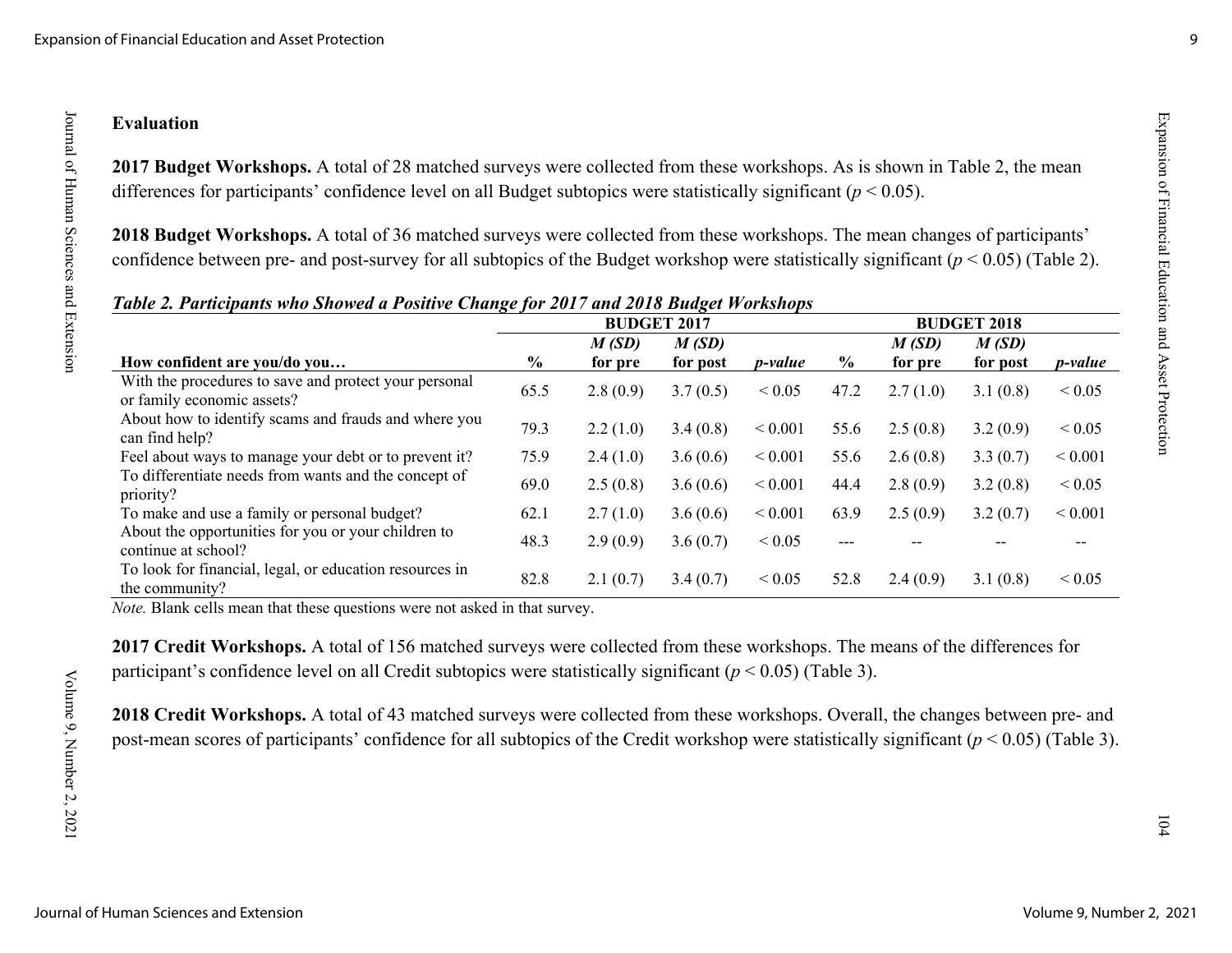|                                                                                     |                |                  | <b>CREDIT 2017</b> | <b>CREDIT 2018</b> |               |                  |                   |                 |
|-------------------------------------------------------------------------------------|----------------|------------------|--------------------|--------------------|---------------|------------------|-------------------|-----------------|
| How confident are you/do you                                                        | $\frac{6}{10}$ | M(SD)<br>for pre | M(SD)<br>for post  | <i>p</i> -value    | $\frac{0}{0}$ | M(SD)<br>for pre | M(SD)<br>for post | <i>p</i> -value |
| With the procedures to save and protect your<br>personal or family economic assets? | 57.7           | 2.7(1.0)         | 3.4(0.7)           | ${}< 0.001$        | 52.3          | 2.5(1.0)         | 3.4(0.7)          | ${}< 0.001$     |
| About how to identify scams and frauds and where<br>you can find help?              | 71.8           | 2.0(1.0)         | 3.3(0.8)           | ${}_{0.001}$       | 75.0          | 2.0(0.9)         | 3.4(0.7)          | ${}< 0.001$     |
| Feel about ways to manage your debt or to prevent<br>it?                            | 73.7           | 2.2(0.9)         | 3.4(0.8)           | ${}_{0.001}$       | 77.3          | 2.2(0.9)         | 3.4(0.7)          | ${}< 0.001$     |
| About how you can build credit, improve it, or<br>maintain good credit?             | 78.8           | 2.1(1.0)         | 3.3(0.8)           | ${}_{0.001}$       | 72.7          | 2.4(1.0)         | 3.6(0.6)          | ${}< 0.001$     |
| To interpret the credit score?                                                      | 82.0           | 1.9(1.0)         | 3.4(0.8)           | ${}_{0.001}$       | 70.5          | 2.1(0.8)         | 3.4(0.8)          | ${}< 0.001$     |
| About the opportunities for you or your children to<br>continue at school?          | 69.9           | 2.2(1.0)         | 3.3(0.7)           | ${}< 0.001$        | $- -$         |                  |                   | --              |
| To look for financial, legal, or education resources<br>in the community?           | 76.3           | 2.0(1.0)         | 3.3(0.8)           | ${}_{0.001}$       | 65.9          | 2.0(0.9)         | 3.2(0.8)          | ${}< 0.001$     |

## *Table 3. Participants who Showed a Positive Change for 2017 and 2018 Credit Workshops*

*Note.* Blank cells mean that these questions were not asked in that survey.

**2018 Banking Workshops.** A total of 114 matched surveys were collected from these workshops. The mean differences of participants' confidence between pre and post for all subtopics of the Banking workshop were statistically significant (*p* < 0.05) (Table 4).

**2018 Financial Aid Workshops.** A total of 26 matched surveys were collected from these workshops. Overall, the participants' confidence was statistically improved in all subtopics of the Financial Aid workshop (*p* < 0.05) (Table 4).

**2018 Important Documents Workshops.** A total of 145 matched surveys were collected from these workshops. Participants' confidence in all subtopics of the Important Documents workshop were improved significantly (*p* < 0.05) (Table 4).

 $ESR$  is a set  $E$  and  $E$  and  $E$  and  $E$  as  $E$  and  $E$  as  $E$  of  $E$  and  $E$  as  $E$  of  $E$  and  $E$  and  $E$  and  $E$  and  $E$  and  $E$  and  $E$  and  $E$  and  $E$  and  $E$  and  $E$  and  $E$  and  $E$  and  $E$  and  $E$  and  $E$  and  $E$ 

 $501$ 

Expansion of Financial Education and Asset Protection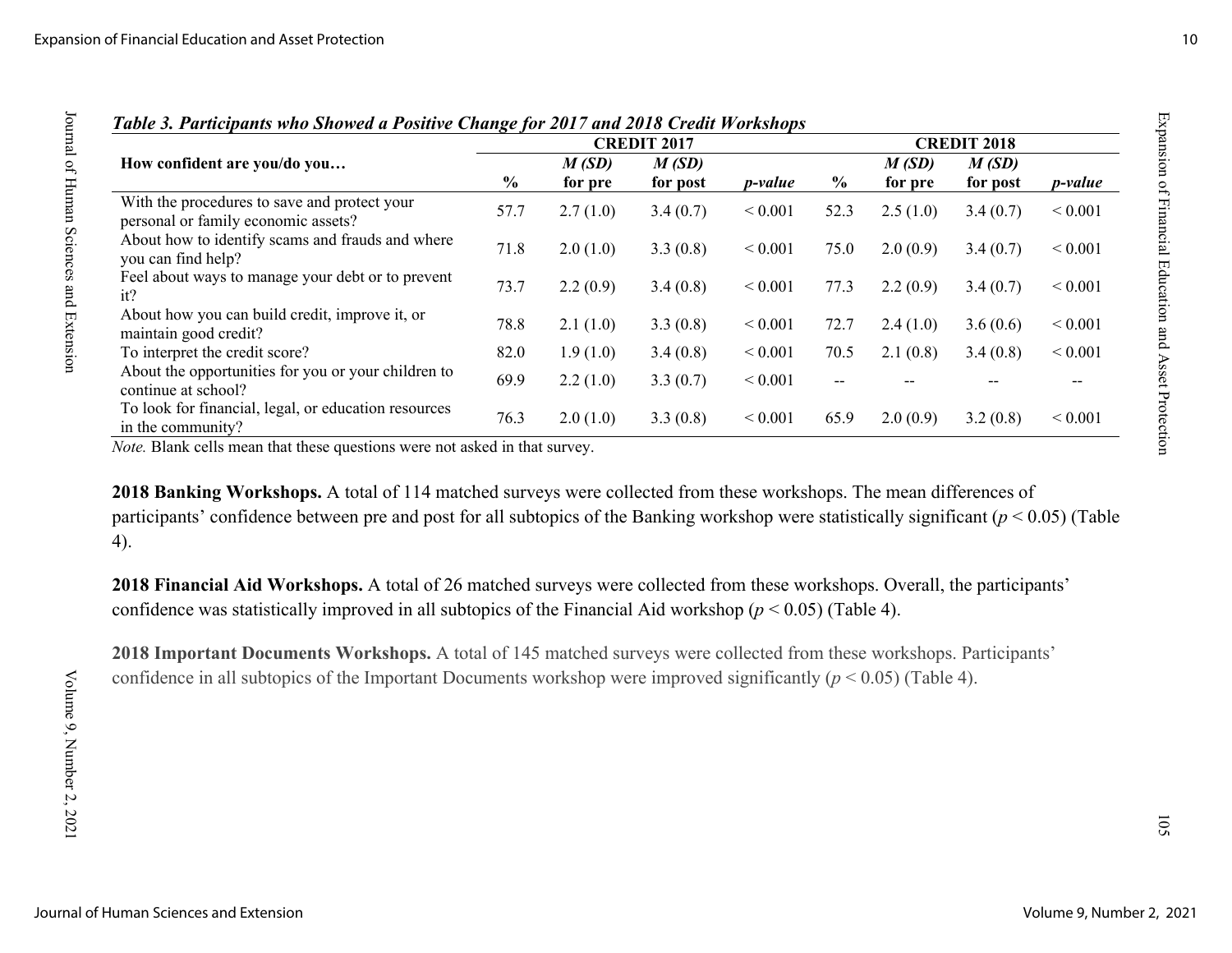|                                                                                             | Table 4. Participants who Showed a Positive Change for 2018 Banking, Financial Aid, and Important Paper Workshops<br><b>BANKING 2018</b> |          |          |              |                | <b>FINANCIAL AID 2018</b> |          |                 |               | <b>IMPORTANT PAPERS 2018</b> |          |             |  |
|---------------------------------------------------------------------------------------------|------------------------------------------------------------------------------------------------------------------------------------------|----------|----------|--------------|----------------|---------------------------|----------|-----------------|---------------|------------------------------|----------|-------------|--|
| How confident are you/do                                                                    |                                                                                                                                          | M(SD)    | M(SD)    |              |                | M(SD)                     | M(SD)    |                 |               | M(SD)                        | M(SD)    |             |  |
| you                                                                                         | $\frac{0}{0}$                                                                                                                            | for pre  | for post | p-value      | $\frac{0}{0}$  | for pre                   | for post | <i>p</i> -value | $\frac{0}{0}$ | for pre                      | for post | p-value     |  |
| With the procedures to save                                                                 |                                                                                                                                          |          |          |              |                |                           |          |                 |               |                              |          |             |  |
| and protect your personal or<br>family economic assets?                                     | 53.5                                                                                                                                     | 2.6(0.9) | 3.3(0.7) | ${}_{0.001}$ | 61.5           | 2.7(0.9)                  | 3.5(0.6) | ${}< 0.001$     | 64.8          | 2.8(0.9)                     | 3.7(0.6) | ${}< 0.001$ |  |
| About how to identify<br>scams and frauds and where<br>you can find help?                   | 78.9                                                                                                                                     | 2.0(1.0) | 3.3(0.8) | ${}< 0.001$  | 80.8           | 2.1(0.7)                  | 3.2(0.9) | ${}< 0.001$     | 77.2          | 2.2(0.9)                     | 3.4(0.7) | ${}< 0.001$ |  |
| Feel about ways to manage<br>your debt or to prevent it?<br>About opening and               | 73.7                                                                                                                                     | 2.1(1.0) | 3.2(0.8) | ${}_{0.001}$ | 69.2           | 2.5(0.9)                  | 3.3(0.8) | ${}< 0.05$      | 68.3          | 2.4(0.8)                     | 3.4(0.6) | < 0.001     |  |
| managing a checking,<br>saving account, or a<br>certificate of deposit CD?                  | 68.4                                                                                                                                     | 2.3(1.1) | 3.4(0.9) | ${}< 0.001$  |                |                           |          |                 |               |                              |          |             |  |
| To identify the benefits of<br>post-secondary education?<br>To understand and seek          |                                                                                                                                          |          |          |              | 88.5           | 2.2(1.0)                  | 3.5(0.6) | ${}< 0.001$     |               |                              |          |             |  |
| student financial aid from<br>the federal (FAFSA) and<br>state government (MN               |                                                                                                                                          |          |          |              | 69.2           | 2.1(1.0)                  | 3.2(0.9) | ${}_{0.001}$    |               |                              |          |             |  |
| Dream Act)?<br>To seek additional income<br>such as loans, scholarships,<br>or a part-time? |                                                                                                                                          |          |          |              | 80.8           | 2.0(0.9)                  | 3.1(0.9) | ${}< 0.001$     |               |                              |          |             |  |
| To share this information<br>with other members of your<br>household or family?             |                                                                                                                                          |          |          |              | 80.8           | 2.7(1.0)                  | 3.6(0.6) | ${}< 0.05$      |               |                              |          |             |  |
| To organize your important<br>papers?                                                       |                                                                                                                                          |          |          |              |                |                           |          |                 | 71.7          | 2.7(0.8)                     | 3.8(0.4) | ${}< 0.001$ |  |
| To share this information<br>with other members of your<br>household or family?             |                                                                                                                                          |          |          |              |                |                           |          |                 | 52.4          | 3.0(0.9)                     | 3.6(0.6) | ${}< 0.001$ |  |
| To look for financial, legal,<br>or education resources in<br>the community?                | 71.9                                                                                                                                     | 2.1(1.0) | 3.3(0.8) | < 0.001      | $\overline{0}$ | 2.1(0.9)                  | 3.4(0.7) | ${}_{0.001}$    | 66.2          | 2.5(0.9)                     | 3.4(0.8) | ${}< 0.001$ |  |

*Table 4. Participants who Showed a Positive Change for 2018 Banking, Financial Aid, and Important Paper Workshops* 

*Note.* Blank cells mean that these questions were not asked in that survey, while 0 indicates missing data and no pre- to post-knowledge comparison.

Journal of Human Sciences and Extension

Journal of Human Sciences and Extension **Volume 9, Number 2, 2021** 

 $901$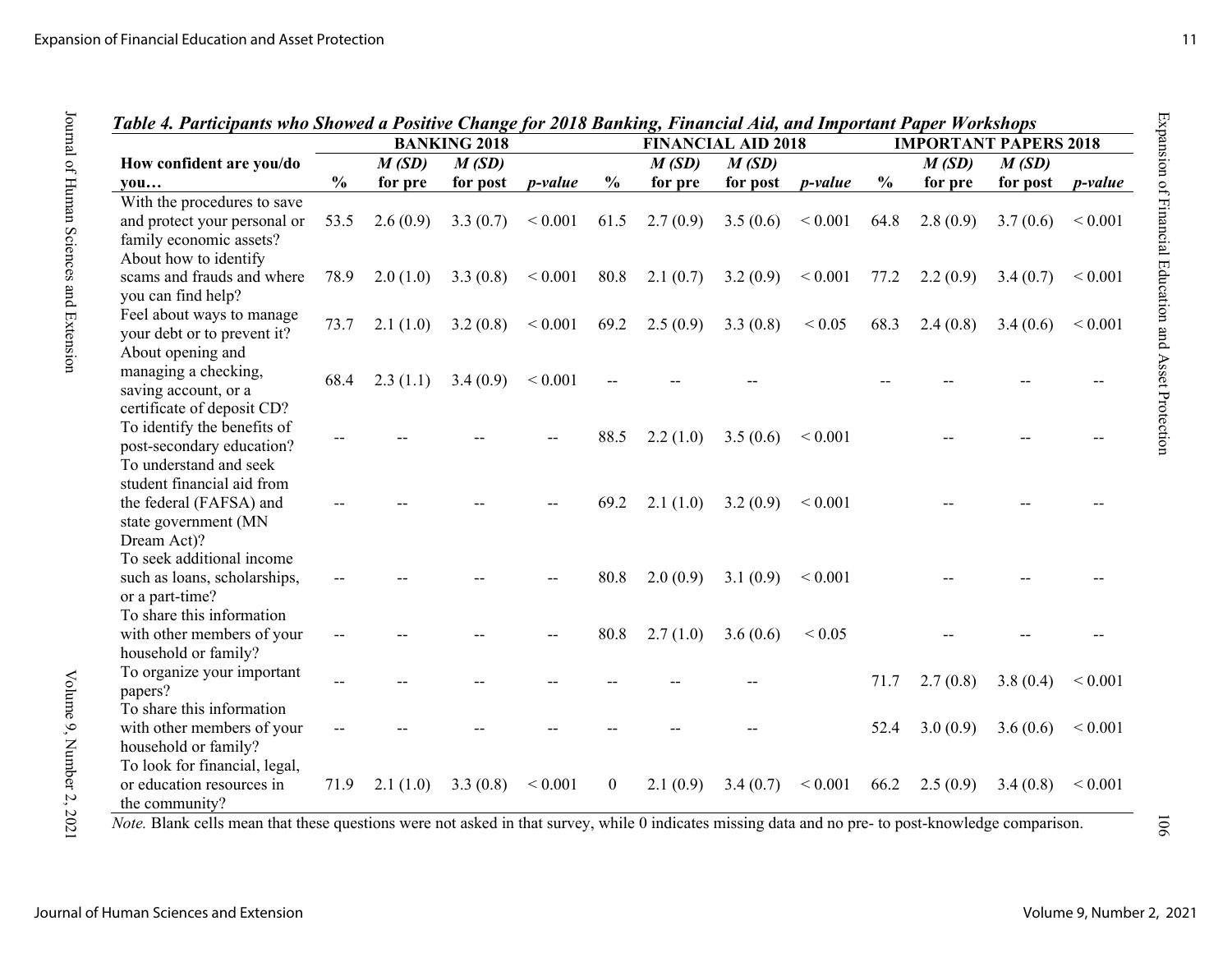## **Facilitator's Field Observations**

Latino immigrant families confronted some barriers to attending the Ventanilla de Asesoría Financiera-Financial Education and Family Asset Protection Program. These barriers included fear from real and perceived rumors about deportations and scarce initiatives/resources to address their needs through appropriate legal-financial policies. Additionally, many participants

- lacked fluency in the English language;
- had limited access to sources of relevant school, health, social, housing, and legal information;
- had a conflicting work schedule;
- experienced social isolation;
- lacked transportation;
- feared driving without proper documentation;
- lacked childcare; and
- experienced discrimination.

## **Summary of Key Findings**

Overall, through this partnership, a total of 993 Mexican people in 25 Minnesota rural counties attended the workshops and significantly improved their knowledge and confidence in managing their budget, credit, and banking accounts as well as finding financial resources to pay for secondary education and organizing and keeping safe their important documents. This partnership also helped expand the financial education and family asset protection service provided by the Consulate of Mexico in Saint Paul to the rural areas of Minnesota. The program was considered effective because participants showed statistically significant improvements after the workshops.

## **Discussion and Implications**

The current paper described a novel partnership between a University Extension system and a Consulate of Mexico to provide financial education to low to moderate-income Mexican immigrants living in rural areas. Workshops and one-on-ones in this financial education program enabled the participants to improve their confidence when using financial institutions when making financial decisions and protecting themselves as consumers. The findings of this program and the evaluation are important because immigrant Latino community members represent a growing percentage of rural America, and their financial health is a key contributor to individual, family, and community well-being.

Berry and Sloper (2016) suggested that the objectives of financial education include a hierarchy of four outcomes: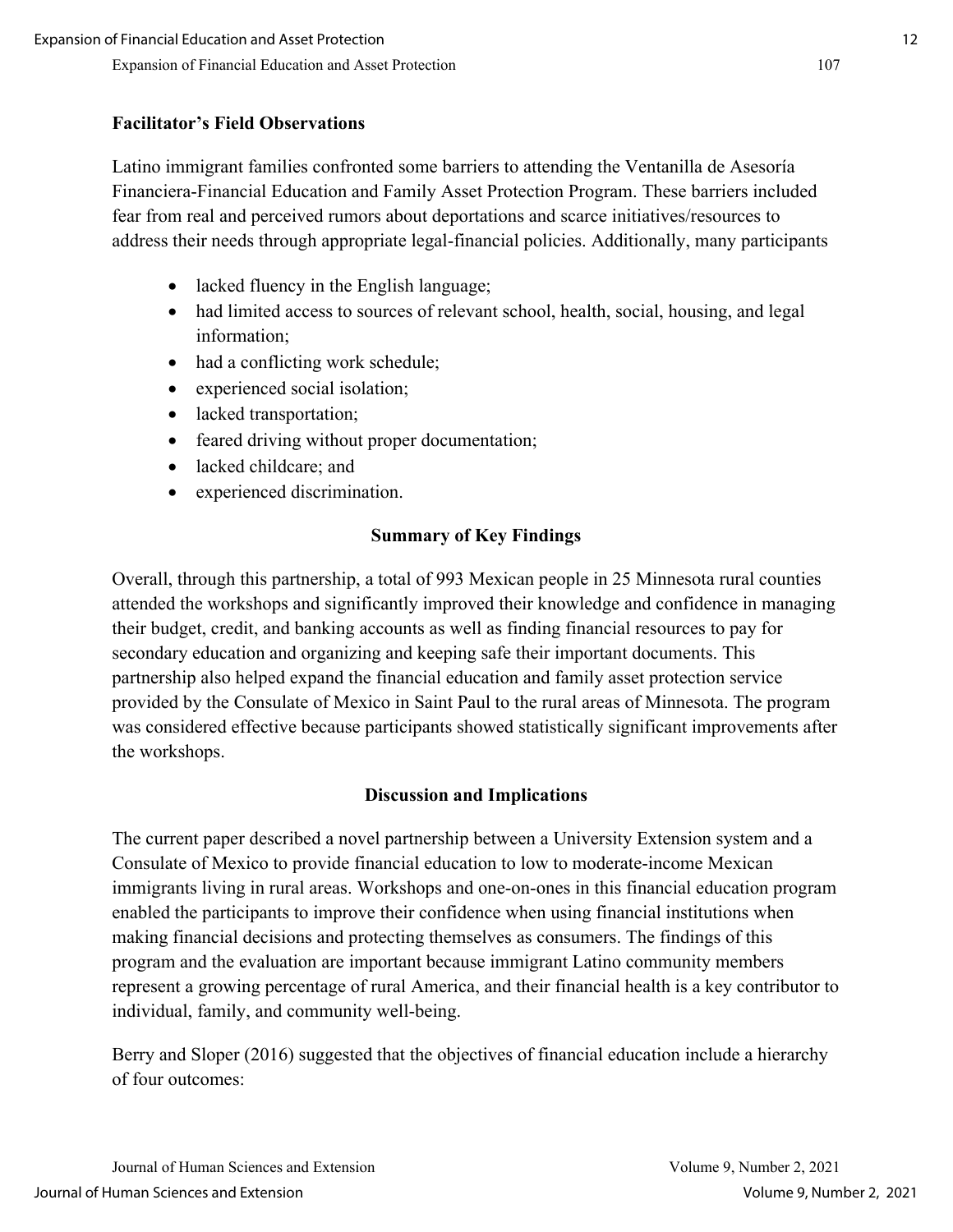- 2. Improvement of financial knowledge, aspirations, skills, and attitudes;
- 3. Participant's action as behavior change; and
- 4. Planned results or improved social condition of the participants.

In analyzing the matched pre-post survey data from the program workshops, we observed the first two levels of outcomes. We partially observed third-level outcomes during the one-to-one sessions provided in the program. It was not in the scope of this program to follow the mid and long-term financial outcomes of participants; however, this would be an important area to evaluate if possible in the future.

Financial knowledge is not enough for good decision-making (O'Connell, 2008; Sandlin, 2000 as cited by Sprow, 2012), and yet it can provide the foundations for behavioral change (O'Connell, 2008). In this program, financial knowledge was essential as a first step in the behavior change process for participants to adopt improved financial practices in order to build and protect assets (Dosage-Response Ratio Principle, Bosshardt & Walstad, 2014, p. 68). Knowledge and basic skills were particularly crucial for our immigrant audience due to their risk of financial illiteracy (Hasler et al., 2017). In support of previous findings with this community (Alba Meraz et al., 2013), it makes sense that the one-on-ones and personal learning experiences complemented for many participants their group learning sessions.

## **Needs Assessment and Program Development**

Historically, most participants in our financial literacy/capability programs in Minnesota had been women, which might be explained in part because, in Mexico, it is a tradition that many mothers attend the parent-teacher school meetings and church events, maintain social relations, and manage and comanage economic resources in the family. In previous research with Latino families in Minnesota, five couple work/financial patterns were found—the most prominent was when Latina wives of Mexican origin managed the money while living with their male partner who was working (Danes et al., 2016). Having a family-based approach and being aware that most participants may be women in this community could help the dissemination of financial education to other family members. These findings echo Prudential (2014), who reported that the family is the main source of money management information and that the use of information is for financial decision-making.

## **Challenges**

A challenge for the facilitators in this education program was addressing requests from some participants due to their lack of credit history and credit scores, without which it can be difficult to access available financial resources. This matched existing data that 15% of Hispanic Americans were credit invisible or lack a credit history and that 12% have low credit score records (Brevoort et al., 2015). Lenders rely on positive credit reports and credit scores to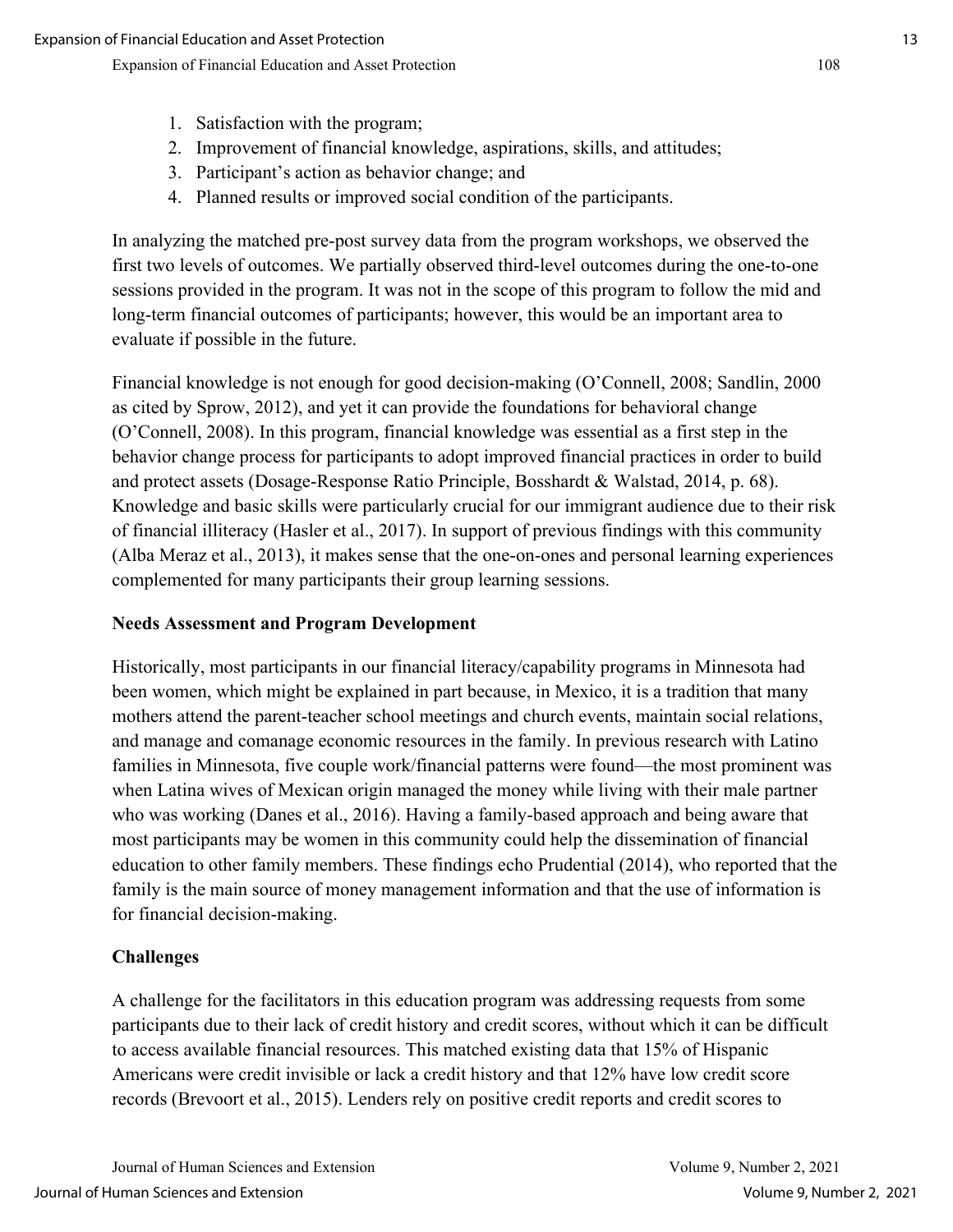evaluate the risk that consumers carry, including loans and mortgages (Cooper & Getter, 2019). Hispanic Americans represent millions of invisible consumers lacking a credit record and additional millions of consumers that are "non-scorable" due to insufficient or outdated credit histories. Gonzalez-Corzo (2015) suggested the importance of building financial asset ownership when promoting and implementing policies that include more Latinos. Therefore, financial education around asset ownership, along with education about credit and banking, can begin to address this disparity in access to financial resources.

Another challenge was related to current events and the need for educators to remain flexible. For example, during 2018, there was a World Soccer Cup Championship, which many Latinos like to watch with their families. Educators spent extra time and visits to some communities to work around this event. These considerations were important because of their implications for participants' recruitment and access to teaching spaces.

The evaluation system presented an additional challenge. It was crucial for surveys to be clear and simple with a vocabulary easy for participants to understand. Facilitators' support with the evaluation material included reading along with participants and removing barriers for participants with lower literacy levels (D'Alonzo, 2011). Also, we did not include intermediate survey items as "not sure" due to our experience that our Latino participants who were primarily Spanish speaking find intermediate choices confusing (Dogan et al., 2012; Marin et al., 1992).

Educators observed that in addition to gaining knowledge from class sessions, participants also got together with other people from the classes socially, which speaks to the need for social connectedness. Participation in these workshops had a dual purpose of providing participants with financial education and resources along with the opportunity to connect with others before, during, and after the sessions. Participants often shared with educators before and after class their concerns about other related community issues and/or requested a referral to access community resources. This was a standard experience in our financial education work and consistent with findings from Flores (2000), who indicated that recent immigrants, especially those who are lowincome, undergo psychological distress such as cultural shock, marginal and social alienation, and anxiety and depression due to displacing of values when living in the United States. During the transition period, limited income immigrants are usually unbalanced and need to take back their coping skills and utilize established resources. This pattern of participants utilizing their established resources and taking back their coping skills was widely observed throughout the program by the LFLT.

## **Limitations**

This program was designed to serve Latinos mostly of Mexican ancestry to meet their financial education needs; however, care is needed not to extrapolate our results to all Latino audiences. In addition, we only evaluated short-term results from the workshops and personal learning experiences from the one-to-ones. To establish more rigor and study program effectiveness in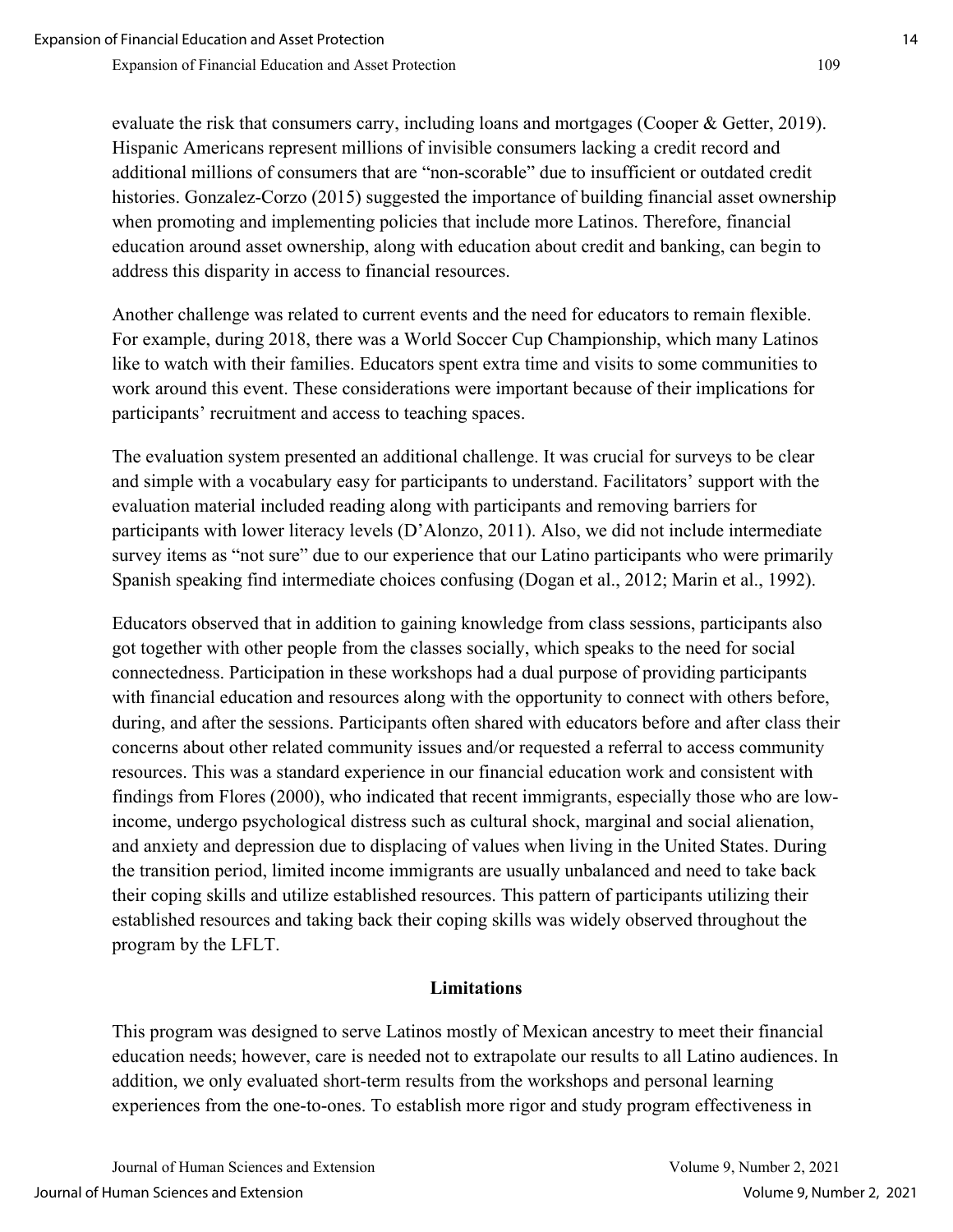greater depth, future evaluations should include a follow-up with participants to measure outcomes in the mid or long term, validated instruments, and a comparison sample if possible.

## **Conclusion**

Financial planners (and educators) should work with Latino participants to increase their financial asset ownership based on their unique consumer needs (González-Corzo, 2015). In our experience, this is best accomplished by having financial education delivered by facilitators who can speak both linguistically and culturally to the participants they are serving. Financial education delivered by bicultural, bilingual educators can become a source of information and support for low-income Latino immigrants, supporting them as they navigate these stressful life transitions. The University of Minnesota Extension and the Consulate of Mexico worked together to accomplish the goal of expanding *Ventanilla Financiera: Financial Education and Family Asset Protection* to rural Minnesota by identifying participants' needs and providing financial education and skill-building in an effective, culturally- and linguistically-tailored manner. The partnership between the Consulate of Mexico and The University of Minnesota Extension was the critical piece of this work. Each partner brought existing knowledge, resources, and relationships to the work, which resulted in positive outcomes when melded together.

In Los Angeles, CA, in 2017, the Mexican government, through a collaboration with Citibank, invited staff from the Consulate of Mexico and the LFLT to present on the Ventanilla Financiera: Financial Education and Family Asset Protection program. The team presented to representatives from 45 Mexican Consulates and staff from community-based organizations that provide services to those Consulates. There is potential interest in replicating this program with other Mexican Consulates, and possibly other Latin-American foreign consulates in the United States, in partnership with community-based agencies (including University Extension systems) providing Spanish language financial literacy/capability education. This expansion of financial education to limited income Latino immigrants in rural areas of the United States. could have far-reaching benefits for Latino families and rural communities more broadly.

#### **References**

- Alba Meraz, A., Petersen, M. C., Marczak, M. S., Brown, A., & Rajesaker, N. (2013). Understanding the long-term benefits of a Latino financial literacy education program. *Journal of Extension*, *51*(6).
- Berry, T., & Sloper, M. (2016, September 30). *NEFE financial education evaluation manual.* National Endowment for Financial Education. [https://toolkit.nefe.org/evaluation](https://toolkit.nefe.org/evaluation-resources/evaluation-manual/section-1-introduction/introduction-nefes-financial-education-evaluation-manual)[resources/evaluation-manual/section-1-introduction/introduction-nefes-financial](https://toolkit.nefe.org/evaluation-resources/evaluation-manual/section-1-introduction/introduction-nefes-financial-education-evaluation-manual)[education-evaluation-manual](https://toolkit.nefe.org/evaluation-resources/evaluation-manual/section-1-introduction/introduction-nefes-financial-education-evaluation-manual)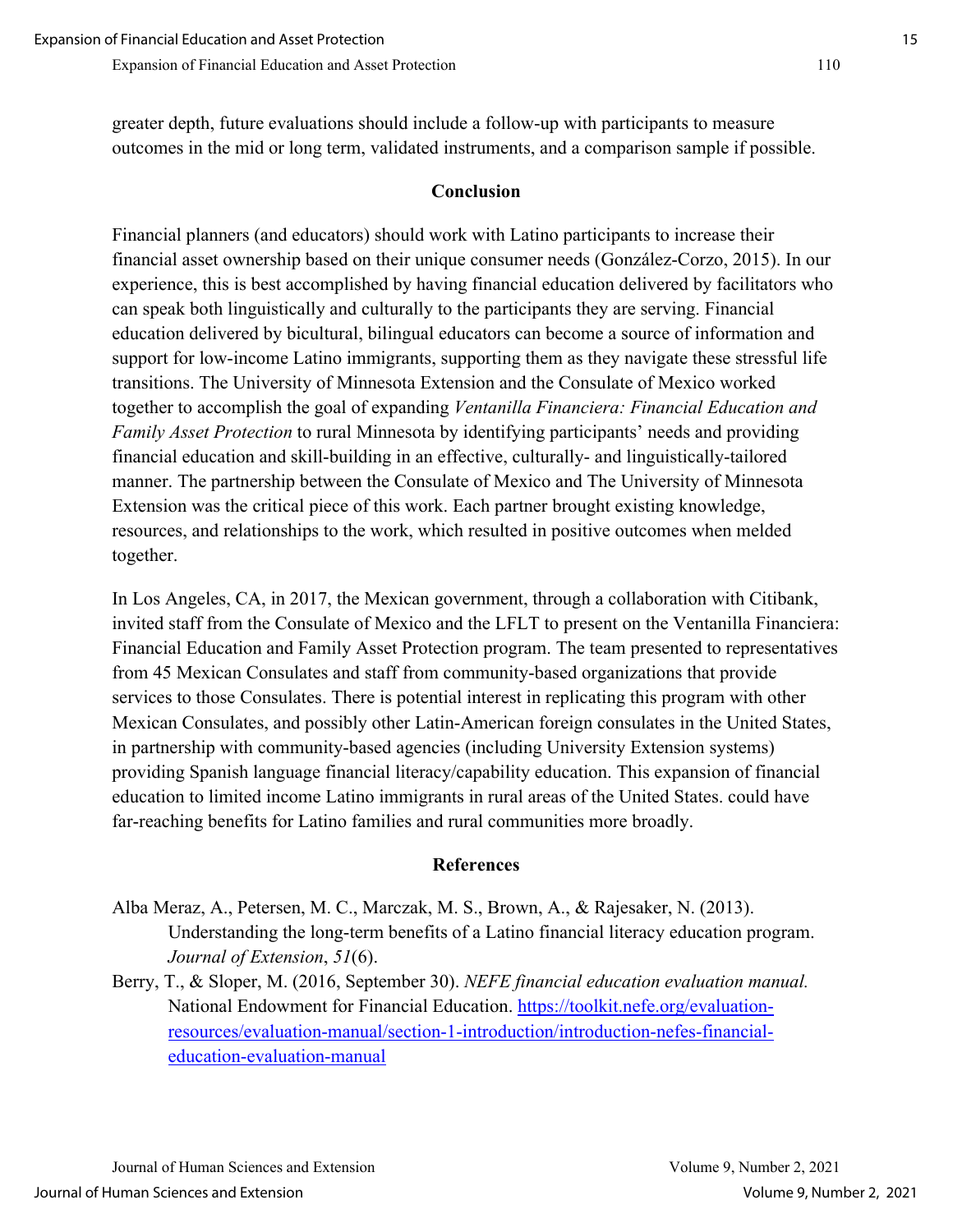- Bosshardt, W., & Walstad, W. B. (2014). National standards for financial literacy: Rationale and content. *The Journal of Economic Education, 45*(1), 63–70. <https://doi.org/10.1080/00220485.2014.859963>
- Brevoort, K. P., Grimm, P., & Kambara, M. (2015). *Data point: Credit invisibles*. The Consumer Financial Protection Bureau Office of Research. https://files.consumerfinance.gov/f/201505 cfpb data-point-credit-invisibles.pdf
- Consulate of Mexico in Saint Paul and University of Minnesota Extension. (2017, 2018). *Memoranda of understanding. Secretaría de Relaciones Exteriores and University of Minnesota Board of Regents.*
- Cooper, C., & Getter, D. E. (2019). *Consumer credit reporting, credit bureaus, credit scoring, and related policy issues* [Report No. R44125]. Congressional Research Service. <https://fas.org/sgp/crs/misc/R44125.pdf>
- Cruz-Zorrilla, M. (2017). *Consulate of Mexico in St Paul financial literacy program*  [Unpublished manuscript]. Instituto de los Mexicanos en el Exterior, Consulate of Mexico in Saint Paul.
- Danes, S. M., Alba-Meraz, A., & Landers, A. L. (2016). Cultural meanings of resource management for Mexican Americans. *Journal of Family and Economic Issues*, *37,* 607– 623.<https://doi.org/10.1007/s10834-015-9476-x>
- D'Alonzo, K. T. (2011). Evaluation and revision of questionnaires for use among low literacy immigrant Latinos. *Revista Latino-Americana de Enfermagem*, *19*(5), 1255–1264. <https://doi.org/10.1590/s0104-11692011000500025>
- Delgadillo, L. (2003). Guidelines for reaching out and counseling low income monolingual Latino clients. *Journal of Extension, 41*(6).
- Dogan, S. J., Sitnick, S. L., & Onati, L. L. (2012). The forgotten half of program evaluation: A focus on the translation of rating scales for use with Hispanic populations. *Journal of Extension*, *50*(1).
- Farner, S., Rhoads, M. E., Cutz, G., & Farner, B. (2005). Assessing the educational needs and interests of the Hispanic population: The role of Extension. *Journal of Extension*, *43*(4).
- Federal Deposit Insurance Corporation. (2018). *FDIC national survey of unbanked and underbanked households*.<https://www.fdic.gov/householdsurvey/2017/2017report.pdf>
- Flores, M. (2000). La familia Latina. In M. Flores & G. Carey (Eds.), *Family therapy with Hispanics toward appreciating diversity* (pp. 3–28). Allyn and Bacon.
- Freire, P. (2000). *Pedagogy of the oppressed* (30<sup>th</sup> anniversary ed.). The Continuum International Publishing Group Inc.
- Garst, B. A., & McCawley, P. F. (2015). Solving problems, ensuring relevance, and facilitating change: The evolution of needs assessment within Cooperative Extension. *Journal of Human Sciences and Extension, 3*(2), 26–47. <https://www.jhseonline.com/article/view/684/588>
- González-Corzo, M. A. (2015). Strategies to increase financial asset ownership among U.S. Hispanics. *Journal of Financial Planning Association, 28*(6), 52–61.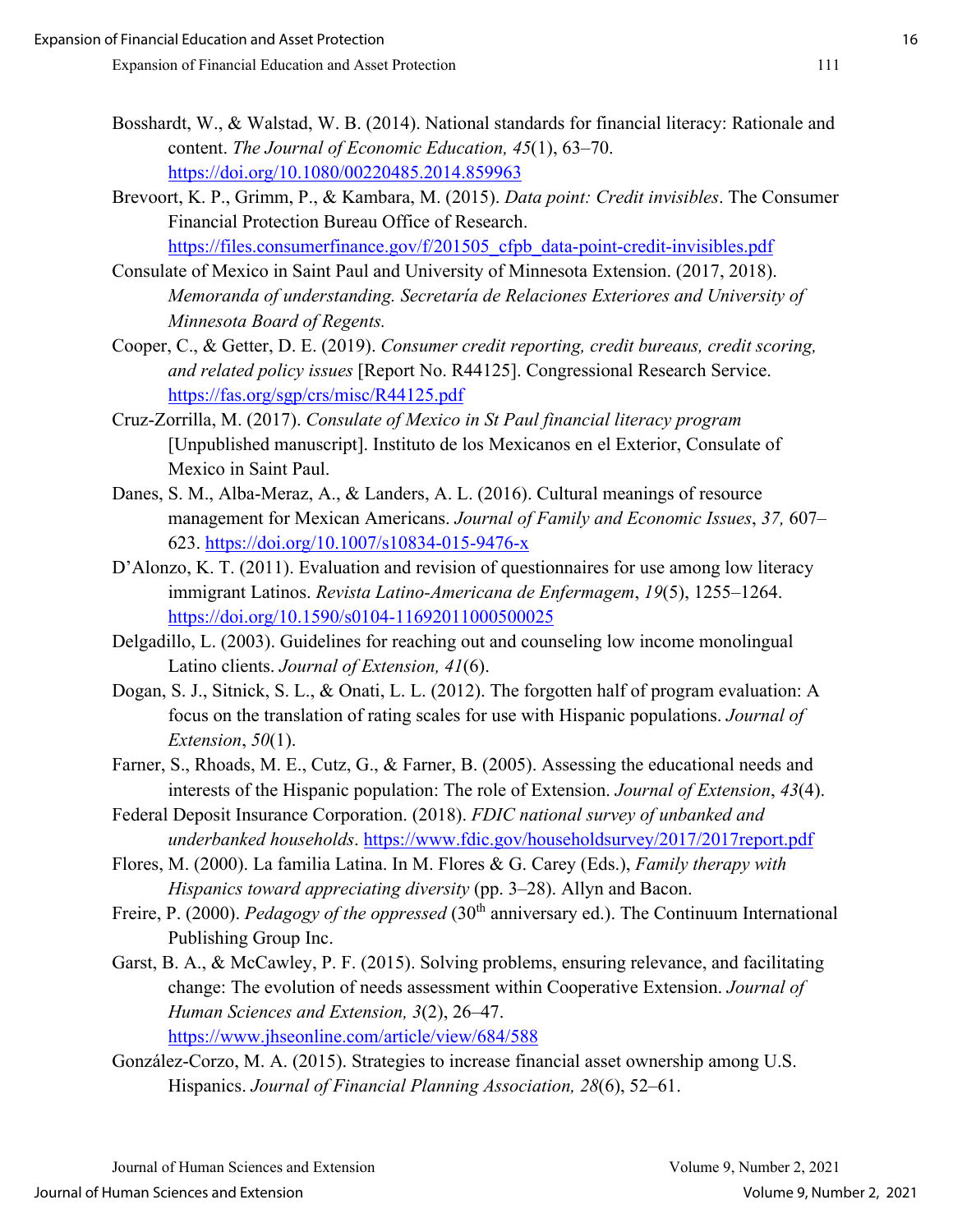- Hasler, A., Lusardi, A., & Yakoboski, P. (2017*). Financial literacy among U.S. Hispanics: New insights from the personal finance (P-Fin) index*. Teachers Insurance and Annuity Association of America (TIAA).
- Hartzler, N. (2014). *Minnesota's Hispanic population: 5 interesting trends*. Minnesota Compass. <https://www.mncompass.org/trends/insights/2014-10-02-hispanic-population-trends>
- Knowles, M. (1980). *The modern practice of adult education: Andragogy versus pedagogy* (Rev. and updated ed). Cambridge Adult Education.
- Marin, G., Gamba, R. J., & Marin, B. V. (1992). Extreme response style and acquiescence among Hispanics: The role of acculturation and education. *Journal of Cross-cultural Psychology*, *23*(4), 498–509.<https://doi.org/10.1177/0022022192234006>
- *Minnesota issues resource guides: Immigrants in Minnesota*. (2017). <https://www.leg.state.mn.us/lrl/guides/guides?issue=immigration>
- O'Connell, A. (2008). Evaluating the effectiveness of financial education programmes. *OECD Journal: General Papers*, *2008*(3). [https://doi.org/10.1787/gen\\_papers-v2008-art17-en](https://doi.org/10.1787/gen_papers-v2008-art17-en)
- Pew Research Center. (2014). *Demographic and economic profiles of Hispanics by state and county, 2014*.<https://www.pewresearch.org/hispanic/states/state/mn>
- Pew Research Center. (2018, October 25). *More Latinos have serious concerns about their place in America under Trump.* [https://www.pewhispanic.org/wp](https://www.pewhispanic.org/wp-content/uploads/sites/5/2018/10/Pew-Research-Center_Latinos-have-Serious-Concerns-About-Their-Place-in-America_2018-10-25.pdf)[content/uploads/sites/5/2018/10/Pew-Research-Center\\_Latinos-have-Serious-Concerns-](https://www.pewhispanic.org/wp-content/uploads/sites/5/2018/10/Pew-Research-Center_Latinos-have-Serious-Concerns-About-Their-Place-in-America_2018-10-25.pdf)[About-Their-Place-in-America\\_2018-10-25.pdf](https://www.pewhispanic.org/wp-content/uploads/sites/5/2018/10/Pew-Research-Center_Latinos-have-Serious-Concerns-About-Their-Place-in-America_2018-10-25.pdf)
- Prudential. (2014). *The Hispanic American financial experience*. https://www.prudential.com/media/managed/hispanic\_en/prudential\_hafe\_researchstudy  $2014$  en.pdf
- R Core Team. (2019). *R: A language and environment for statistical computing*. R Foundation for Statistical Computing. [https://www.R-project.org/](https://www.r-project.org/)
- Robles, B. J. (2014). Economic inclusion and financial education in culturally diverse communities: Leveraging cultural capital and whole-family learning. [Special issue]. *Financial Literacy and Adult Education*, *2014*(141), 57–66. <https://doi.org/10.1002/ace.20085>
- Sprow, F. K. (2012). Educating for financial literacy: A case study with a sociocultural lens. *American Association for Adult and Continuing Education, 63*(3), 215–235. <https://doi.org/10.1177/074171362460267>
- University of Minnesota Extension. (2018a). *Dollar Works2: A personal financial education program*. [https://extension.umn.edu/teaching-personal-finance/dollar-works-2-personal](https://extension.umn.edu/teaching-personal-finance/dollar-works-2-personal-financial-education-program)[financial-education-program](https://extension.umn.edu/teaching-personal-finance/dollar-works-2-personal-financial-education-program)
- University of Minnesota Extension. (2018b). *Latino financial literacy program.* <https://extension.umn.edu/about-extension/what-we-do>
- University of Minnesota Extension. (2018c). *Open doors with higher education*. <https://extension.umn.edu/school-transitions/open-doors-higher-education>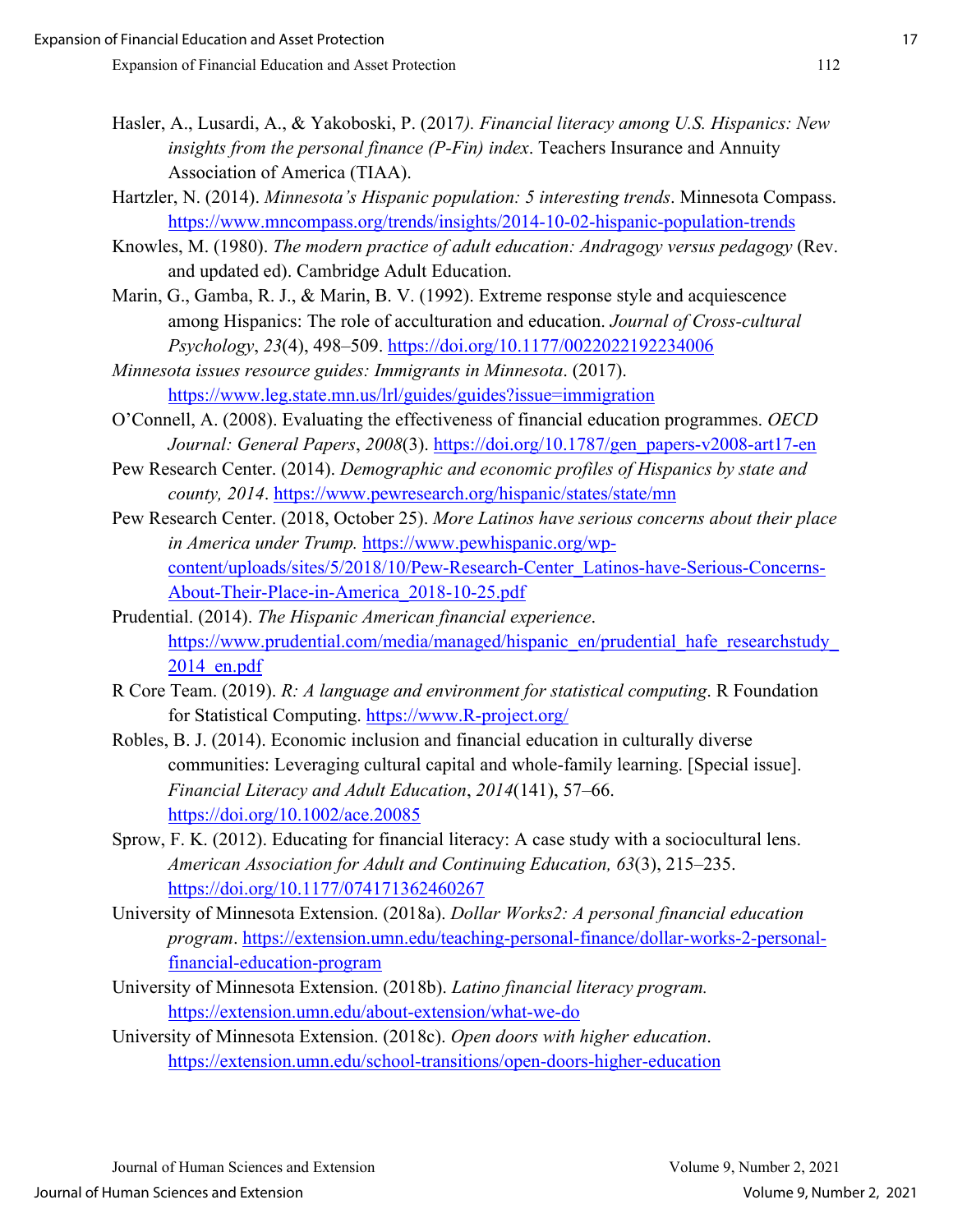U.S. Census Bureau. (2018). *QuickFacts*. <https://www.census.gov/quickfacts/fact/table/US/RHI725217>

- Vesely, C. K., Goodman, R. D., Ewaida, M., & Kearney, K. B. (2015). A better life? Immigrant mothers' experiences building economic security. *Journal of Family Economic Issues*, *36*, 514–530.<https://doi.org/10.1007/s10834-014-9422-3>
- Warrix, M. B., & Bocanegra, M. (1998). Keys to building successful training programs for Hispanic family day care providers. *Journal of Extension*, *36*(6).

*Antonio Alba-Meraz,* MS, is a University of Minnesota Extension Associate Professor and Educator, Center for Family Development, Family Resiliency (former Family Resource Management), with extensive experience teaching to diverse ethnic audiences in the United States and Mexico.

*Aysegul Baltaci,* MS, is a University of Minnesota Extension Graduate Research Assistant at Applied Research and Evaluation Center for Family Development and a doctoral student in the University of Minnesota Department of Food Science and Nutrition.

*Carolina De La Rosa Mateo*, MPH, is a Research Associate at the Hispanic Advocacy and Community Empowerment through Research (HACER) in St. Paul, MN. Her work primarily focuses on health equity and culturally responsive evaluation, particularly among the Latine population. She is a graduate of the Graduate Education Diversity Internship (GEDI) through the American Evaluation Association and a co-founder of the Minnesota IBPOC in Evaluation Community of Praxis.

*Gabriela Burk* is a University of Minnesota Extension Financial Capability Educator, Center for Family Development, Family Resiliency with extensive experience working with Latino audiences in Minnesota.

*Jose Lamas*, BA, is a University of Minnesota Extension Financial Capability Educator, Center for Family Development, Family Resiliency with extensive experience working with Latino audiences in Minnesota.

*Francisca Mendoza* is a University of Minnesota Extension Financial Capability Educator, Center for Family Development, Family Resiliency with extensive experience working with Latino audiences in Minnesota.

*Monica Cruz-Zorrilla,* MPhil, is a Research Associate at the Hispanic Advocacy and Community Empowerment Through Research (HACER) in Saint Paul, MN. She previously worked as the Head of Community Affairs at the Consulate of Mexico in Saint Paul, MN, Mexican Ministry of Foreign Affairs, and has experience as an international program manager and consultant in the public and private sectors.